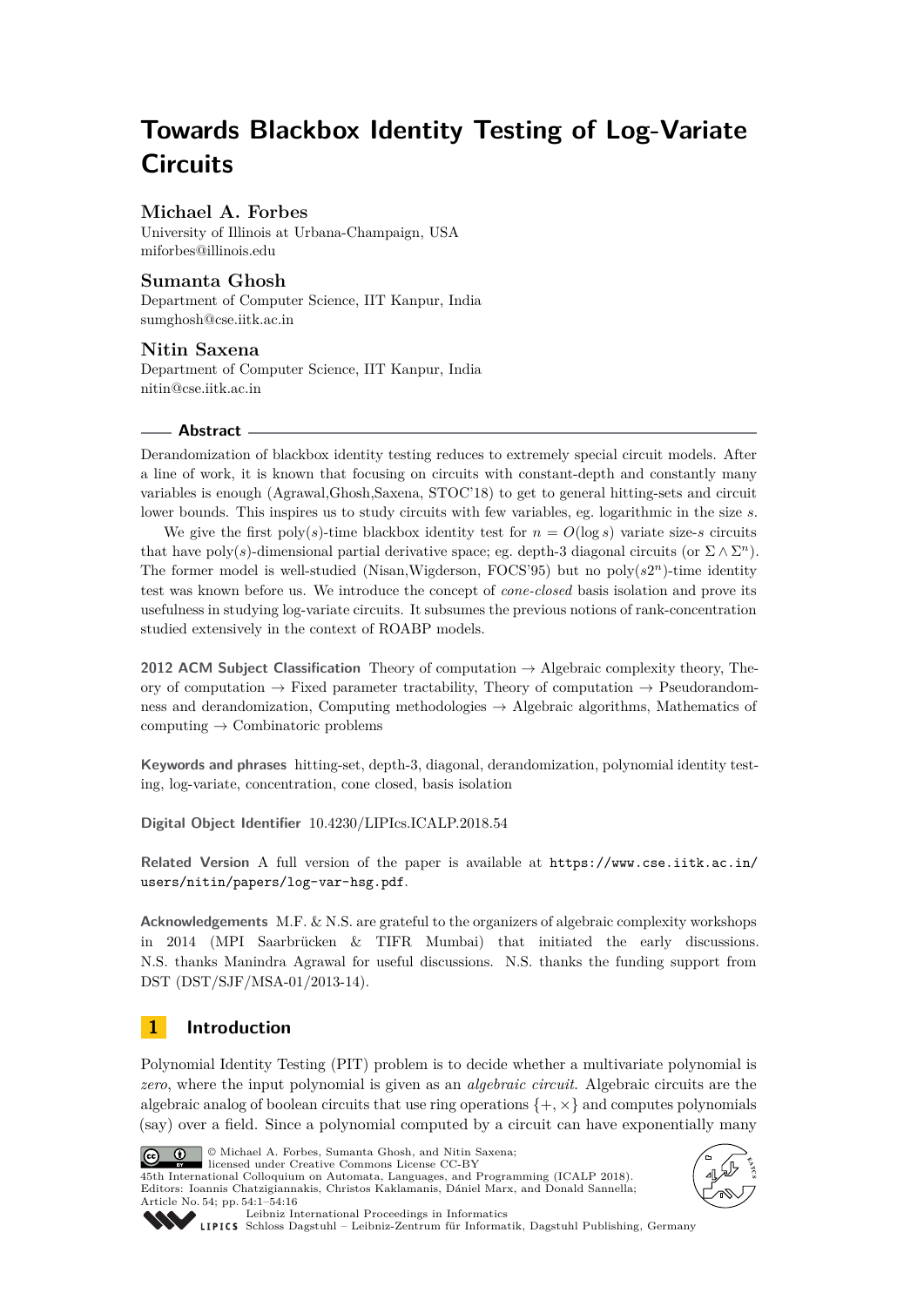#### **54:2 Towards Blackbox Identity Testing of Log-Variate Circuits**

monomials wrt the circuit size, one cannot solve PIT in polynomial time by explicitly expanding the polynomial. On the other hand, using circuits we can efficiently evaluate polynomials at any point. This helps us to get a polynomial time randomized algorithm for PIT by evaluating the circuit at a random point, since any non-zero polynomial evaluated at a random point outputs a non-zero value with high probability [\[10,](#page-12-0) [58,](#page-15-1) [54\]](#page-14-0). However, finding a deterministic polynomial time algorithm for PIT is a longstanding open question in algebraic complexity theory. The PIT problem has been studied in two different paradigms: **1)** *whitebox* – allowed to see the internal structure of the circuit, and **2)** *blackbox* – can only use the circuit as an oracle to evaluate at points (from a small field extension). It has deep connections with both circuit lower bounds [\[29,](#page-13-0) [31,](#page-13-1) [1,](#page-12-1) [2\]](#page-12-2) and many other algorithmic problems [\[41,](#page-14-1) [4,](#page-12-3) [35,](#page-13-2) [11,](#page-12-4) [13\]](#page-12-5). For more details on PIT, see the surveys [\[51,](#page-14-2) [52,](#page-14-3) [55\]](#page-14-4) or review articles [\[56,](#page-14-5) [42\]](#page-14-6).

Despite a lot of effort, little progress has been made on the PIT problem in general. However, efficient (deterministic poly-time) PIT algorithms are known for many special circuit models. For example, blackbox PIT for depth-2 circuits (or sparse polynomials) [\[8,](#page-12-6) [34,](#page-13-3) [39\]](#page-14-7), PIT algorithms for subclasses of depth-3 circuits [\[33,](#page-13-4) [50,](#page-14-8) [53\]](#page-14-9), subclasses of depth-4 circuits [\[5,](#page-12-7) [7,](#page-12-8) [46,](#page-14-10) [15,](#page-12-9) [36,](#page-13-5) [37,](#page-14-11) [45\]](#page-14-12), read-once algebraic branching programs (ROABP) and related models [\[19,](#page-12-10) [6,](#page-12-11) [18,](#page-12-12) [3,](#page-12-13) [26,](#page-13-6) [25\]](#page-13-7), certain types of symbolic determinants [\[12,](#page-12-14) [27\]](#page-13-8), as well as non-commutative models [\[38,](#page-14-13) [22\]](#page-13-9).

### **1.1 Our results**

In the first result, *we give a polynomial time blackbox PIT algorithm of log-variate depth-*3 *diagonal circuits*  $\Sigma \wedge \Sigma$  (i.e. number of variables is logarithmic wrt circuit size). Depth-3 diagonal circuits compute a sum of power of linear polynomials. This model was first introduced by [\[51\]](#page-14-2) and has since drawn significant attention of PIT research community. Saxena [\[51\]](#page-14-2) first gave a polynomial time whitebox algorithm and exponential lower bound for this model, by introducing a duality trick. In a subsequent work Kayal [\[32\]](#page-13-10) gave an alternate polynomial time whitebox algorithm for depth-3 diagonal circuits based on the partial derivative method, which was first introduced by [\[44\]](#page-14-14) to prove circuit lower bounds; as,  $\Sigma \wedge \Sigma$  circuits have a low-dimension partial derivative space. However, one limitation of these approaches was that they depend on the characteristic of the underlying field. Later, [\[16\]](#page-12-15) gave an alternative proof of duality trick which depends only on the field size (as mentioned in [\[24,](#page-13-11) Lem.4.7]) and Saptharishi [\[48,](#page-14-15) Chap.3] extended Kayal's idea for large enough field.

Although this model is very weak (it cannot even compute  $x_1 \cdots x_n$  efficiently), studying this model has proved quite fruitful. Duality trick was crucially used in the work by [\[23\]](#page-13-12), where they showed that depth-3 circuits, in some sense, capture the complexity of general arithmetic circuits.

Like whitebox PIT, a series of work has been done on *blackbox* PIT for depth-3 diagonal circuits. Both [\[6\]](#page-12-11) and [\[19\]](#page-12-10) gave two independent and different quasi-polynomial time blackbox PIT algorithms for this model. Later, [\[18\]](#page-12-12) gave an  $s^{O(\log \log s)}$ -time (*s* is the circuit size) blackbox PIT algorithm for this model. Mulmuley [\[43,](#page-14-16) [40\]](#page-14-17) related depth-3 diagonal blackbox PIT to construction of normalization maps for the invariants of the group  $SL_m$  for constant *m*. We can not give the detailed notation here and would like to refer to [\[40,](#page-14-17) Sec.9.3]. Despite a lot of effort, no polynomial time blackbox PIT for this model is known. After depth-2 circuits (or sparse polynomials), this can be thought of as the simplest model for which no polynomial time blackbox PIT is known. Because of its simplicity, this model is a good test case for generating new ideas for the PIT problem.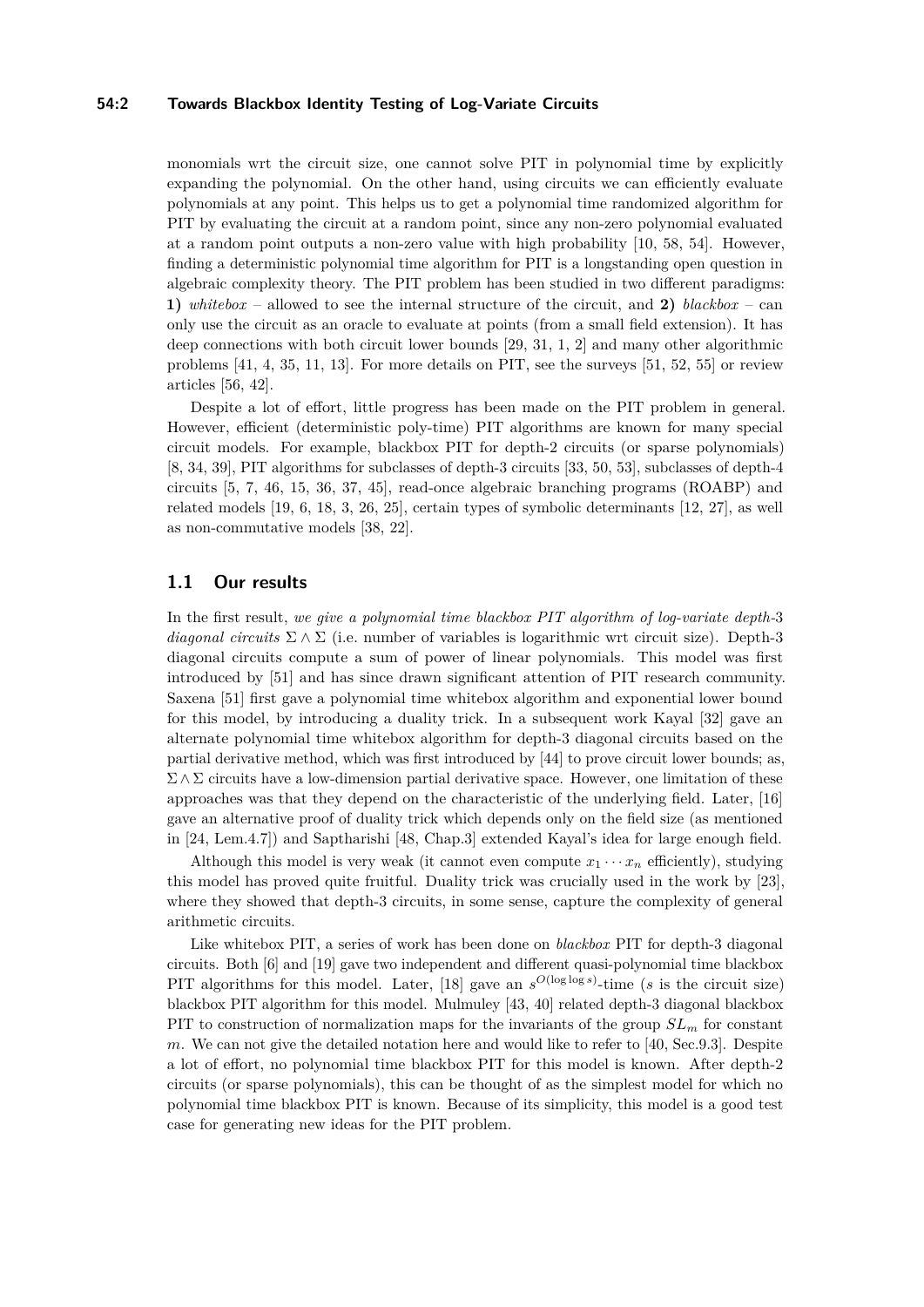#### **M. A. Forbes, S. Ghosh, and N. Saxena 54:3**

**Log-variate models:** Now we discuss why studying PIT for log-variate models is so important. The PIT algorithms in current literature always try to achieve a sub-exponential dependence on  $n$ , the number of variables. In a recent development,  $[2]$  showed that for some constant *c* a poly(*s*)-time blackbox PIT for size-*s* degree-*s* and log<sup>oc</sup> *s*-variate<sup>[1](#page-2-0)</sup> circuits is sufficient to *completely* solve PIT. Most surprisingly, they also showed that a poly(*s*)-time blackbox PIT for size-*s* and  $\log^* s$ -variate<sup>[2](#page-2-1)</sup>  $\Sigma \wedge \Sigma \Pi$  circuits will 'partially' solve PIT (in quasi-polynomial time) and prove that "either  $E\nsubseteq\#P/\text{poly}$  or  $VP\neq VNP$ " (a weaker version of [\[2,](#page-12-2) Thm.21]). For example, even a poly(*s*)-time blackbox PIT for size-*s* and (log log *s*)-variate depth-4 circuits would be tremendous progress. A similar result also holds for  $\Sigma \wedge^a \Sigma \Pi(n)$ circuits, where both *a* and *n* are 'arbitrarily small' unbounded functions (i.e. time-complexity may be arbitrary in terms of both *a* and *n*), see [\[2,](#page-12-2) Thm.21].

The above discussion motivates us to discover techniques and measures that are specialized to this low-variate regime. Many previous works are based on 'support size of a monomial' as a measure for rank-concentration [\[6,](#page-12-11) [18,](#page-12-12) [26\]](#page-13-6). For a monomial *m*, its *support* is the set of variables whose exponents are positive. We investigate a 'larger' measure: *cone-size* (see Definition [3\)](#page-4-0) which is the number of monomials that divide  $m$  (also see [\[14\]](#page-12-16)). Using cone-size as a measure for rank-concentration, we give a blackbox PIT algorithm for circuit models with 'low' dimensional partial derivative space.

<span id="page-2-2"></span> $\blacktriangleright$  **Theorem 1.** Let  $\mathbb F$  be a field of characteristic 0 or greater than d. Let  $\mathcal P$  be a set of *n*-variate *d*-degree polynomials, over  $\mathbb{F}$ *, computed by circuits of bitsize s such that:*  $\forall P \in \mathcal{P}$ *, the dimension of the partial derivative space of P is at most k. Then, blackbox PIT for* P *can be solved in*  $(sdk)^{O(1)} \cdot (3n/\log k)^{O(\log k)}$  *time.* 

Note that for  $n = O(\log k) = O(\log s d)$ , the above bound is poly-time and we get a polynomial time blackbox PIT algorithm for log-variate circuits (i.e. number of variables is logarithmic wrt circuit size) with low-dimensional partial derivative space. This was not known before our work. Prior to our work, [\[18\]](#page-12-12) gave a  $(sdk)^{O(\log \log sdk)}$ -time algorithm for  $P$ , using support size as the measure in the proof. Unlike our algorithm, in the log-variate case their algorithm remains super-polynomial time.

In particular, diagonal depth-3 circuit is a prominent model with low partial derivative space. So, our method gives a polynomial time PIT algorithm for log-variate depth-3 diagonal circuits. No poly-time blackbox PIT for this model was known before our work; again,  $s^{O(\log \log s)}$  was the prior best [\[18\]](#page-12-12).

**Structure of log-variate polynomials?** In the second result, we investigate a structural property of polynomials over vector spaces. For a polynomial  $f(\mathbf{x})$  with coefficients over  $\mathbb{F}^k$ , let  $\text{sp}(f)$  be the subspace spanned by its coefficients. Informally, in *rank concentration* we try to concentrate the rank of  $sp(f)$  to the coefficients of "few" monomials. It was first introduced by [\[6\]](#page-12-11). Many works in PIT achieve rank concentration on low-support monomials, mainly, in the ROABP model [\[6,](#page-12-11) [18,](#page-12-12) [26,](#page-13-6) [25\]](#page-13-7). One way of strengthening low-support concentration is through *low-cone concentration*, where rank is concentrated in the low cone-size monomials. This concept was not used before in designing PIT algorithms. Our first result (Theorem [1\)](#page-2-2) can be seen from this point of view. There, we developed a method to get polynomial time blackbox PIT for log-variate models which satisfy 'low-cone concentration property'.

<span id="page-2-0"></span><sup>&</sup>lt;sup>1</sup> The function  $\log^{\circ}c$  denotes *c* times composition of the log function. For e.g.  $\log^{\circ}2 s = \log \log s$ .

<span id="page-2-1"></span><sup>&</sup>lt;sup>2</sup> For any positive integer *s*,  $\log^* s = \min\{i \mid \log^{\circ i} s \leq 1\}.$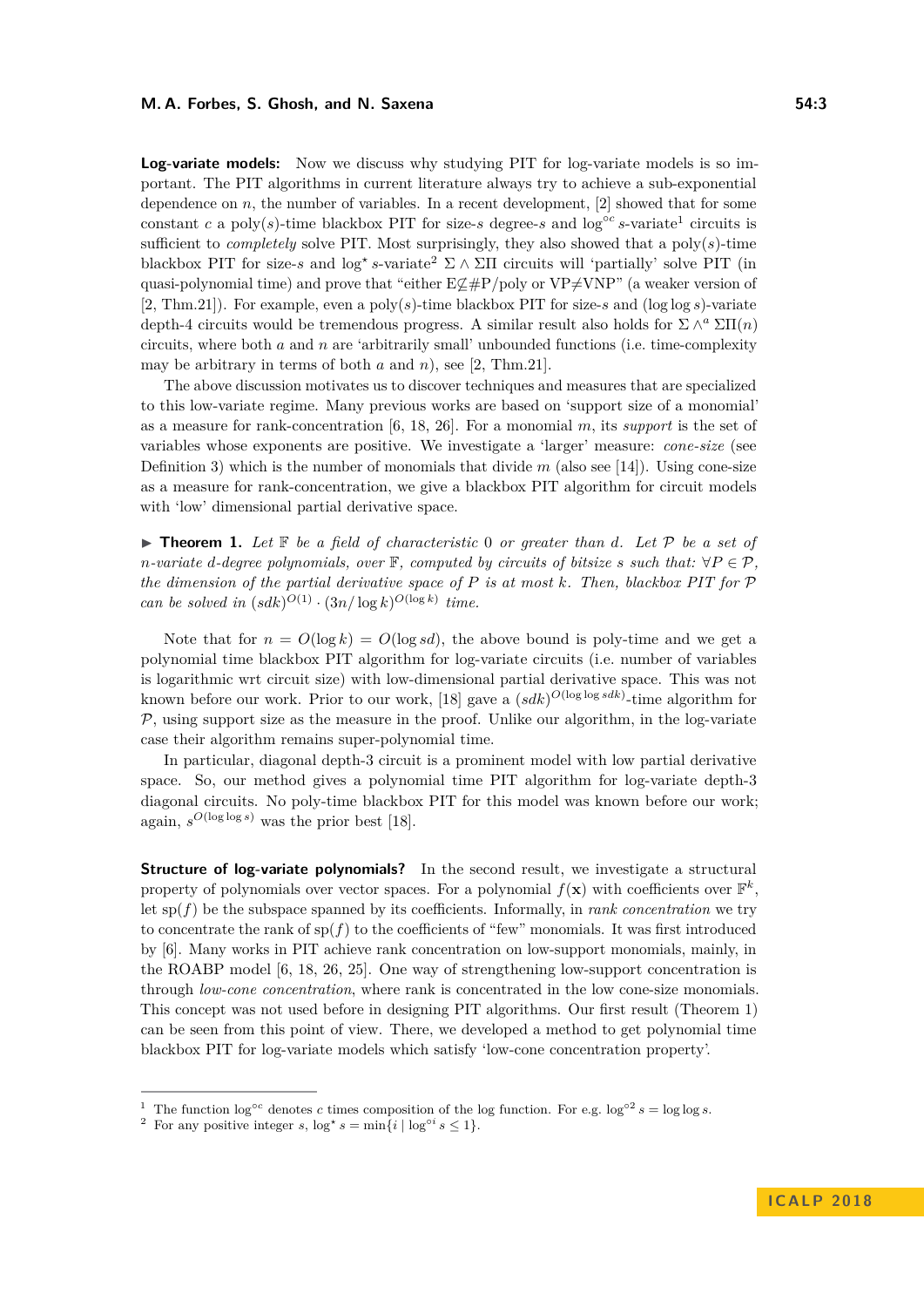#### **54:4 Towards Blackbox Identity Testing of Log-Variate Circuits**

*We introduce the concept of cone-closed basis, a much stronger notion of concentration than the previous ones*. We say *f* has a cone-closed basis, if there is a set of monomials *B* whose coefficients form a basis of  $sp(f)$  and *B* is closed under sub-monomials. This definition is motivated by a special depth-3 diagonal model, which have this property naturally (see Lemma [18\)](#page-11-0). We prove that this notion is a strengthening of both low-support and low-cone concentration ideas (see Lemma [11\)](#page-7-0). Recently, and independently, this notion of closure has also appeared as an 'abstract simplicial complex' in [\[21\]](#page-13-13).

In the following result, we relate cone-closed basis with 'basis isolating weight assignment' (Defn[.12\)](#page-7-1)– another well studied concept in PIT. It was first introduced by [\[3\]](#page-12-13) and also used in many other subsequent works [\[26,](#page-13-6) [12,](#page-12-14) [28\]](#page-13-14). Here, we show that a general polynomial f over  $\mathbb{F}^k$ , when shifted by a basis isolating weight assignment [\[3\]](#page-12-13), becomes cone-closed. It strengthens some previously proven properties; eg., a polynomial over  $\mathbb{F}^k$  when shifted 'randomly' becomes low-support concentrated [\[17,](#page-12-17) Cor.3.22] (extended version of [\[18\]](#page-12-12)) or, when shifted by a basis isolating weight assignment becomes low-support concentrated [\[26,](#page-13-6) Lem.5.2].

**Notations.** For any  $n \in \mathbb{N}$ ,  $[n]$  denotes the set of first *n* positive integers. By **x**, we denote  $(x_1, \ldots, x_n)$ , a tuple of *n*-variables. For any  $\mathbf{e} = (e_1, \ldots, e_n) \in \mathbb{N}^n$ ,  $\mathbf{x}^{\mathbf{e}}$  denotes the monomial  $\prod_{i=1}^{n} x_i^{e_i}$ . For a polynomial *f* and a monomial *m*,  $\text{coef}_m(f)$  denotes the coefficient of the monomial *m* in *f*. An *weight assignment* **w** on the variables **x** is an *n*-tuple  $(w_1, \ldots, w_n) \in \mathbb{N}^n$ , where  $w_i$  is the weight assigned to the variable  $x_i$ .

<span id="page-3-0"></span>**Find Theorem 2.** Let  $f(\mathbf{x}) \in \mathbb{F}[\mathbf{x}]^k$  be an *n*-variate d-degree polynomial over  $\mathbb{F}^k$  and char  $\mathbb{F} = 0$  $or > d$ *. Let*  $\mathbf{w} = (w_1, \ldots, w_n) \in \mathbb{N}^n$  *be a basis isolating weight assignment of*  $f(\mathbf{x})$ *. Then,*  $f(\mathbf{x} + t^{\mathbf{w}}) := f(x_1 + t^{w_1}, \dots, x_n + t^{w_n})$  has a cone-closed basis over  $\mathbb{F}(t)$ .

## **1.2 Proof ideas**

**Proof idea of Theorem [1:](#page-2-2)** The proof of Theorem [1](#page-2-2) has two steps. In the first step, we show that with respect to any monomial ordering (say lexicographic monomial ordering), the dimension *k* of the partial derivative space of a polynomial is lower bounded by the cone-size of its leading monomial. For a polynomial  $f \in \mathbb{F}[\mathbf{x}]$ , the leading monomial, wrt a monomial ordering, is the largest monomial in the set  $\{x^e \mid \text{coef}_{x^e}(f) \neq 0\}$ . So, for every nonzero  $P \in \mathcal{P}$ there is a monomial with nonzero coefficient and cone-size  $\leq k$ . The second step is to check whether the coefficients of all the monomials in  $P$ , with cone-size  $\leq k$ , are zero. We show that the number of such monomials is small (Lemma [5\)](#page-5-0); the number is quasi-polynomial in general, but, merely polynomial in the log-variate case. Next, we give a new method to efficiently extract a monomial of cone-size  $\leq k$ , out of a potentially exponential space of monomials (Lemma [4\)](#page-4-1). These facts, combined with the estimates stated in Theorem [1,](#page-2-2) prove Corollary [6;](#page-6-0) which gives a polynomial time blackbox PIT algorithm for log-variate circuits with low dimensional partial derivative space.

Next, we discuss the idea to get a polynomial time blackbox PIT algorithm for depth-3 diagonal circuits where *rank* of the linear polynomials is logarithmic wrt the circuit size (see Definition [7](#page-6-1) & Theorem [9\)](#page-6-2). Here, the proof has two steps. First, in Lemma [8,](#page-6-3) we show how to efficiently reduce a low-rank depth-3 diagonal circuit to a low-*variate* depth-3 diagonal circuit while preserving nonzeroness. This we do by a Vandermonde based linear map on the variables. Since a depth-3 diagonal circuit has low-dimensional partial derivative space (i.e. polynomial wrt circuit size), we apply Corollary [6](#page-6-0) on the low-variate depth-3 diagonal circuits and get Theorem [9.](#page-6-2)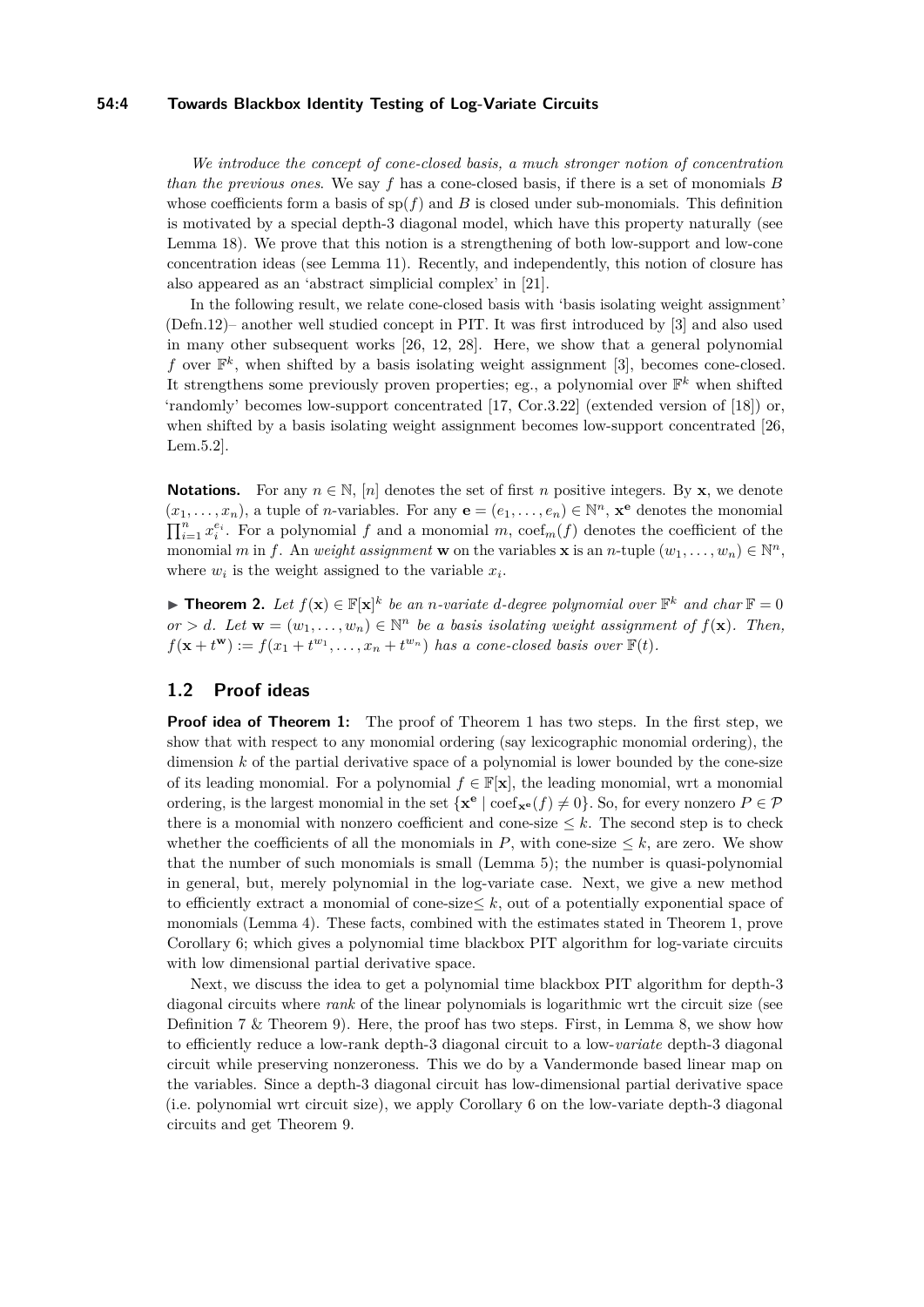#### **M. A. Forbes, S. Ghosh, and N. Saxena 54:5**

**Proof idea of Theorem [2:](#page-3-0)** First, wrt the weight assignment **w**, we define an ordering among the set of bases (see Section [3\)](#page-7-2). Then, we show that wrt the basis isolating weight assignment **w**, there exists a *unique minimum basis* and its weight is strictly less than the weight of every other basis (Lemma [13\)](#page-7-3). Let *B* be the set of monomials whose coefficients form the least basis, wrt **w**, of *f*.

Now, we consider the set of all sub-monomials of those in *B* and identify a subset *A* that is cone-closed. We define *A* in an algorithmic way (see Algorithm [1\)](#page-8-0). Besides the cone-closed property, *A* also satisfies an algebraic property (Lemma [17\)](#page-9-0)— In the *transfer matrix T*, that captures the variable-shift transformation (Equation [3\)](#page-8-1), the sub-matrix  $T_{A,B}$  is *full* rank. We prove that *A* is exactly a basis of the shifted *f* by studying the action of the shift on the coefficient vectors. The properties proved above and Cauchy-Binet Formula [\[57\]](#page-15-2) are crucially used in the study of the coefficient vectors after the variable-shift.

Theorem [2](#page-3-0) has an immediate consequence that any polynomial  $f$  over  $\mathbb{F}^k$ , when shifted by formal (or random) variables, becomes cone-closed; since the weight induced by the formal variables on the monomials is a basis isolating weight assignment. This seems quite a nontrivial and an interesting property of general polynomials (over vector spaces).

## **2 Low-cone concentration and hitting-sets– Proof of Theorem [1](#page-2-2)**

In this section we initiate a study of properties that are relevant for low-variate circuits (or the log-variate regime).

**Notations.** For a circuit *C*, |*C*| denotes the size of *C*. For a monomial *m*, by coef<sub>*m*</sub>(*C*), we denote the coefficient of monomial  $m$  in the polynomial computed by  $C$ . For a circuit  $C$ , we also use *C* to denote the polynomial computed by *C*.

<span id="page-4-0"></span>▶ **Definition 3** (Cone of a monomial). A monomial  $\mathbf{x}^e$  is called a *sub-monomial* of  $\mathbf{x}^f$ , if **e** ≤ **f** (i.e. coordinate-wise). We say that  $\mathbf{x}^e$  is a *proper sub-monomial* of  $\mathbf{x}^f$ , if **e** ≤ **f** and  $e \neq f$ .

For a monomial **x e** , the *cone of* **x e** is the set of all sub-monomials of **x e** . The cardinality of this set is called *cone-size of*  $\mathbf{x}^e$ . It equals  $\prod(\mathbf{e}+\mathbf{1}) := \prod_{i\in[n]}(e_i+1)$ , where  $\mathbf{e} = (e_1, \ldots, e_n)$ .

A set *S* of monomials is called *cone-closed* if for every monomial in *S* all its sub-monomials are also in *S*.

<span id="page-4-1"></span>I **Lemma 4** (Coef. extraction)**.** *Let C be a blackbox circuit which computes an n-variate and degree-d polynomial over a field of size greater than <i>d*. Then for any monomial  $m = \prod_{i \in [n]} x_i^{e_i}$ , *we have a* poly $(|C|d, cs(m))$ *-time algorithm to compute the coefficient of m in C, where*  $cs(m)$ *denotes the cone-size of m.*

**Proof.** Our proof is in two steps. First, we inductively build a circuit computing a polynomial which has two parts; one is  $\operatorname{coeff}_m(C) \cdot m$  and the other one is a "junk" polynomial where every monomial is a proper super-monomial of *m*. Second, we construct a circuit which extracts the coefficient of *m*. In both these steps the key is a classic interpolation trick.

We induct on the variables. For each  $i \in [n]$ , let  $m_{[i]}$  denote  $\prod_{j \in [i]} x_j^{e_j}$ . We will construct a circuit  $C^{(i)}$  which computes a polynomial of the form,

<span id="page-4-2"></span>
$$
C^{(i)}(\mathbf{x}) = \text{coef}_{m_{[i]}}(C) \cdot m_{[i]} + C^{(i)}_{\text{junk}} \tag{1}
$$

where, for every monomial *m'* in the support of  $C_{junk}^{(i)}$ ,  $m_{[i]}$  is a proper submonomial of  $m'_{[i]}$ .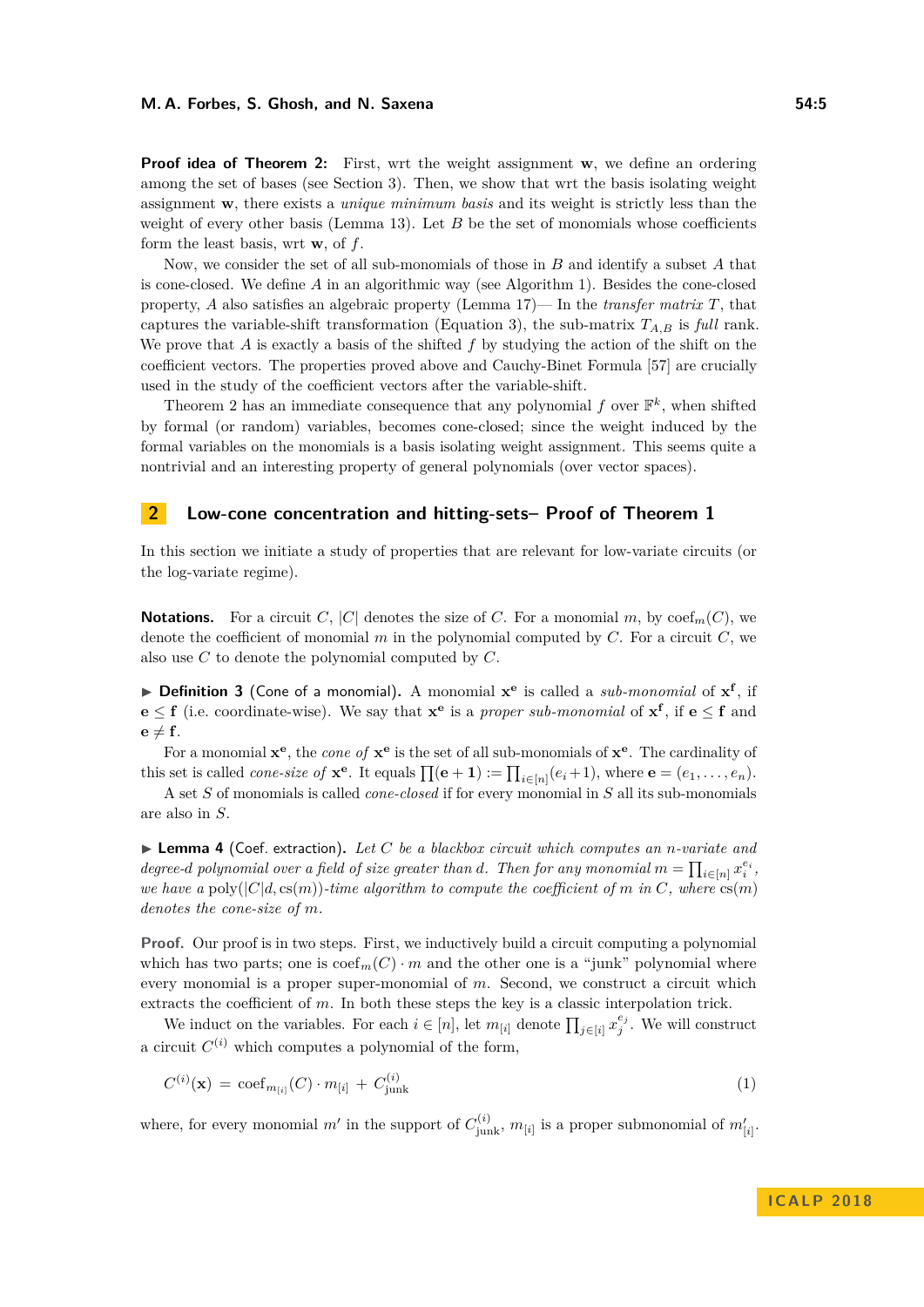#### **54:6 Towards Blackbox Identity Testing of Log-Variate Circuits**

*Base case:* Since  $C =: C^{(0)}$  computes an *n*-variate degree-*d* polynomial,  $C(\mathbf{x})$  can be written as  $C(\mathbf{x}) = \sum_{j=0}^{d} c_j x_1^j$  where,  $c_j \in \mathbb{F}[x_2, \ldots, x_n]$ . Let  $\alpha_0, \ldots, \alpha_{e_1}$  be some  $e_1 + 1$ distinct elements in  $\mathbb{F}$ . For every  $\alpha_j$ , let  $C_{\alpha_j x_1}$  denote the circuit  $C(\alpha_j x_1, x_2, \ldots, x_n)$  which computes  $c_0 + c_1 \alpha_j x_1 + \ldots + c_{e_1} \alpha_j^{e_1} x_1^{e_1} + \cdots + c_d \alpha_j^d x_1^d$ . Since

$$
M = \begin{bmatrix} 1 & \alpha_0 & \dots & \alpha_0^{e_1} \\ \vdots & \vdots & \vdots & \vdots \\ 1 & \alpha_{e_1} & \dots & \alpha_{e_1}^{e_1} \end{bmatrix}
$$

is an invertible Vandermonde matrix, one can find an  $\mathbf{a} = [a_0, \ldots, a_{e_1}] \in \mathbb{F}^{e_1+1}$ ,  $\mathbf{a} \cdot M =$  $[0, 0, \ldots, 1]$ . Using this **a**, we get the circuit  $C^{(1)} := \sum_{j=0}^{e_1} a_j C^{(0)}_{\alpha_j x_1}$ . Its least monomial wrt  $x_1$  has  $\deg_{x_1} \geq e_1$ , which is the property that we wanted.

*Induction step*  $(i \rightarrow i + 1)$ : From induction hypothesis, we have the circuit  $C^{(i)}$  with the properties mentioned in Eqn[.1.](#page-4-2) The polynomial can also be written as  $b_0 + b_1 x_{i+1} + \ldots$  $b_{e_{i+1}}x_{i+1}^{e_{i+1}} + \ldots b_dx_{i+1}^d$ , where every  $b_j$  is in  $\mathbb{F}[x_1,\ldots,x_i,x_{i+2},\ldots,x_n]$ . Like the proof of the base case, for  $e_{i+1}$  + 1 distinct elements  $\alpha_0, \ldots, \alpha_{e_{i+1}} \in \mathbb{F}$ , we get  $C^{(i+1)} = \sum_{j=0}^{e_{i+1}} a_j C^{(i)}_{\alpha_j x_{i+1}},$ for some  $\mathbf{a} = [a_0, \ldots, a_{e_{i+1}}] \in \mathbb{F}^{e_{i+1}+1}$  and the structural constraint of  $C^{(i+1)}$  is easy to verify, completing the induction.

Now we describe the second step of the proof. After first step, we get

$$
C^{(n)}(\mathbf{x})\, \cos F_m(C) \cdot m\, +\, C^{(n)}_{\text{junk}}\,,
$$

where for every monomial  $m'$  in the support of  $C_{\text{junk}}^{(n)}$ ,  $m$  is a proper submonomial of  $m'$ . Consider the polynomial  $C^{(n)}(x_1t, \ldots, x_nt)$  for a fresh variable *t*. Then, using interpolation wrt *t* we can construct a  $O(|C^{(n)}| \cdot d)$ -size circuit for  $\text{coef}_m(C) \cdot m$ , by extracting the coefficient of  $t^{\deg(m)}$ , since the degree of every monomial appearing in  $C_{\text{junk}}^{(n)}$  is  $> \deg(m)$ . Now evaluating at **1**, we get  $\text{coef}_m(C)$ . The size, or time, constraint of the final circuit clearly depends polynomially on  $|C|$ *, d* and cs $(m)$ .

But, how many low-cone monomials can there be? Fortunately, in the log-variate regime they are not too many [\[47\]](#page-14-18). Though, in general, they are quasi-polynomially many.

<span id="page-5-0"></span>I **Lemma 5** (Counting low-cones)**.** *The number of n-variate monomials with cone-size at most k is*  $O(rk^2)$ *, where*  $r := (3n/\log k)^{\log k}$ *.* 

**Proof.** First, we prove that for any fixed support set, the number of cone-size  $\leq k$  monomials is less than  $k^2$ . Next, we multiply by the number of possible support sets to get the estimate.

Let  $T(k, \ell)$  denote the number of cone-size  $\leq k$  monomials m with support set, say, exactly  ${x_1, \ldots, x_\ell}$ . Since the exponent of  $x_\ell$  in such an *m* is at least 1 and at most  $k-1$ , we have the following by the disjoint-sum rule:  $T(k, \ell) \leq \sum_{i=2}^{k} T(k/i, \ell - 1)$ . This recurrence affords an easy inductive proof as,  $T(k, \ell) < \sum_{i=2}^{k} (k/i)^2 < k^2 \cdot \sum_{i=2}^{k} \left( \frac{1}{i-1} - \frac{1}{i} \right) < k^2$ .

From the definition of cone, a cone-size  $\leq k$  monomial can have support size at most  $\ell := \lfloor \log k \rfloor$ . The number of possible support sets, thus, is  $\sum_{i=0}^{\ell} \binom{n}{i}$ . Using the binomial estimates [\[30,](#page-13-15) Chapter 1], we get  $\sum_{i=0}^{\ell} \binom{n}{i} \leq (3n/\ell)^{\ell}$ . John Park Research (1986)

The partial derivative space of polynomials was first used by Nisan and Wigderson [\[44\]](#page-14-14) to prove circuit lower bounds. Later, it was used in many other works. For more details see the following surveys [\[9,](#page-12-18) [49\]](#page-14-19). Here, using cone-size as a measure, we describe a blackbox PIT algorithm for circuits models with low dimensional partial derivative space. This algorithm runs in polynomial time when we are in log-variate regime. For a polynomial  $f(\mathbf{x}) \in \mathbb{F}[\mathbf{x}]$ , by *∂***x***<*<sup>∞</sup>(*f*) we denote the space generated all partial derivatives of *f*.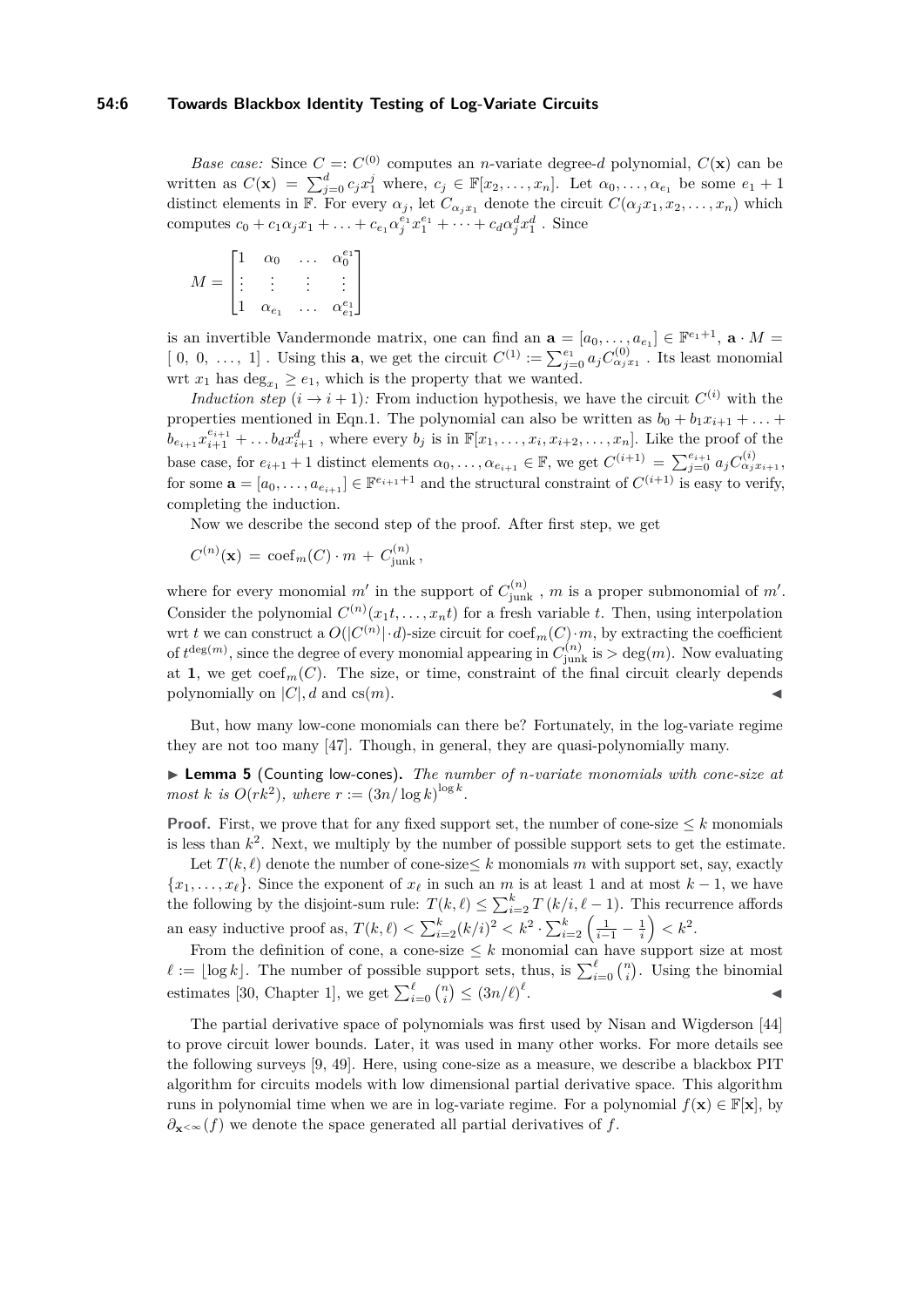**Proof of Theorem [1.](#page-2-2)** The proof has two steps. First, we show that with respect to any monomial ordering  $\prec$  (say lexicographic monomial ordering), for all nonzero  $P \in \mathcal{P}$ , the dimension of the partial derivative space of *P* is lower bounded by the cone-size of the leading monomial in  $P$ . Using this, we can get a blackbox PIT algorithm for  $P$  by testing the coefficients of all the monomials of  $P$  of cone-size  $\leq k$  for zeroness. Next, we analyze the time complexity to do this.

The first part is the same as the proof of  $[14, Corollary 4.14]$  $[14, Corollary 4.14]$  (with origins in  $[20]$ ). Here, we give a brief outline. Let  $LM(\cdot)$  be the *leading monomial* operator wrt the monomial ordering  $\prec$ . It can be shown that for any polynomial  $f(\mathbf{x})$ , the dimension of its partial derivative space  $\partial_{\mathbf{x} \leq \infty}(f)$  is the same as  $D := \# \{LM(g) \mid g \in \partial_{\mathbf{x} \leq \infty}(f)\}$  (see [\[14,](#page-12-16) Lemma 8.4.12]). This means that dim  $\partial_{\mathbf{x} \leq \infty}(f)$  is lower-bounded by the cone-size of *LM*(*f*) [\[14,](#page-12-16) Corollary 8.4.13], which completes the proof of our first part.

Next, we apply Lemma [4,](#page-4-1) on the circuit of  $P$  and a monomial  $m$  of cone-size  $\leq k$ , to get the coefficient of *m* in *C* in poly(*sdk*)-time. Finally, Lemma [5](#page-5-0) tells that we have to access at most  $k^2 \cdot (3n/\log k)^{\log k}$  many monomials *m*. Multiplying these two expressions gives us the time bound.

This gives us immediately,

<span id="page-6-0"></span> $\triangleright$  **Corollary 6.** Let  $\mathbb{F}$  be a field of characteristic 0 or  $> d$ . Let  $\mathcal{P}$  be a set of *n*-variate *d*-degree *polynomials, over*  $\mathbb{F}$ *, computable by circuits of bitsize s; with*  $n = O(\log sd)$ *. Suppose that, for all*  $P \in \mathcal{P}$ *, the dimension of the partial derivative space of*  $P$  *is poly(sd). Then, blackbox PIT for* P *can be solved in poly*(*sd*)*-time.*

Now we discuss our result regarding depth-3 diagonal circuits  $\Sigma \wedge \Sigma$ .

<span id="page-6-1"></span>▶ **Definition 7** (Depth-3 diagonal circuit and its rank). A *depth-3 diagonal circuit* is of the form  $\Sigma \wedge \Sigma$  (sum-power-sum). It computes a polynomial presented as  $C(\mathbf{x}) = \sum_{i \in [k]} c_i \ell_i^{d_i}$ , where  $\ell_i$ 's are linear polynomials over  $\mathbb{F}$  and  $c_i$ 's in  $\mathbb{F}$ .

By  $rk(C)$  we denote the linear rank of the polynomials  $\{\ell_i\}_{i \in [k]}$ .

The next lemma introduces an efficient *nonzeroness preserving variable reduction* map  $(n \mapsto \text{rk}(C))$  for depth-3 diagonal circuits. For a set of *n*-variate circuits C over F, a *polynomial*  $map \Psi : \mathbb{F}^m \to \mathbb{F}^n$  is called nonzeroness preserving variable reduction map for C, if  $m < n$ and for all  $C \in \mathcal{C}$ ,  $C \neq 0$  if and only if  $\Psi(C) \neq 0$ .

<span id="page-6-3"></span>**I Lemma 8** (Variable reduction). Let  $P(\mathbf{x})$  be an *n*-variate *d*-degree polynomial computed *by a size-s depth-*3 *diagonal circuit over some sufficiently large field* F*. Then, there exists a* poly(*nds*)*-time computable nonzeroness preserving variable reduction map which converts P to another rk*(*P*)*-variate degree-d polynomial computed by* poly(*s*)*-size depth-3 diagonal circuit.*

For proof, see the full version linked on the first page.

<span id="page-6-2"></span>**► Theorem 9** (Log-rank  $\Sigma \wedge \Sigma$ ). Let **F** be a field of characteristic 0 or > d. Let **P** be the *set of n-variate d-degree polynomials P, computable by depth-*3 *diagonal circuits of bitsize s, with rk*( $P$ ) =  $O(\log sd)$ *. Then, blackbox PIT for*  $P$  *can be solved in poly*( $sd$ )*-time.* 

**Proof.** The above description gives us a non-zeroness preserving variable reduction ( $n \mapsto$  $rk(P)$ ) method that reduces P to an  $O(log(sd))$ -variate and degree- $d$  polynomial P' computed by poly(*s*)-size depth-3 diagonal circuit.

Since the dimension of the partial derivative space of  $P'$  is poly(*sd*) [\[14,](#page-12-16) Lem.8.4.8], Corollary [6](#page-6-0) gives us a poly $(sd)$ -time hitting-set for  $P'$ . John Paris, John Paris, John Paris, John Paris, John Paris, John Paris, John Paris, John Paris, John Paris,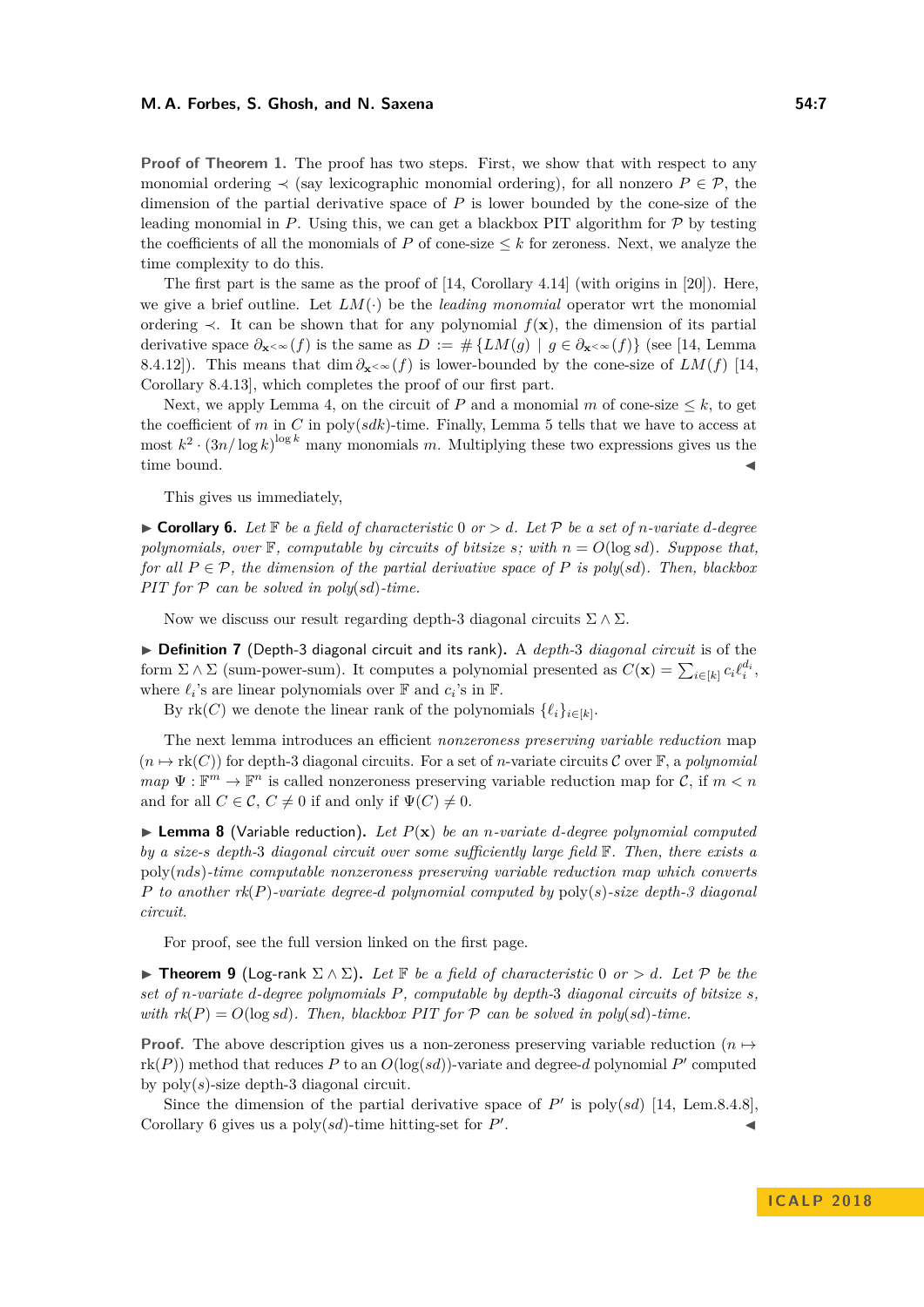#### **54:8 Towards Blackbox Identity Testing of Log-Variate Circuits**

#### <span id="page-7-2"></span>**3 Cone-closed basis after shifting– Proof of Theorem [2](#page-3-0)**

In this section we will consider polynomials over a vector space, say  $\mathbb{F}^k$ . This viewpoint has been useful in studying algebraic branching programs (ABP), eg. [\[6,](#page-12-11) [18,](#page-12-12) [3,](#page-12-13) [26\]](#page-13-6). Let  $D \in \mathbb{F}^k[\mathbf{x}]$  and let sp(*D*) be the vector space spanned by its coefficients. Now, we formally define various kinds of rank concentrations of *D*.

- ▶ Definition 10 (Rank Concentration). We say that *D* has a
- **1.** *cone-closed basis* if there is a cone-closed set of monomials *B* (see Definition [3\)](#page-4-0) whose coefficients in *D* form a basis of  $sp(D)$ .
- **2.**  $\ell$ -*support concentration*, if there is a set of monomials *B* with support size less than  $\ell$ whose coefficients form a basis of sp(*D*).
- **3.**  $\ell$ -*cone concentration*, if there is a set of monomials *B* with cone size less than  $\ell$  (see Definition [3\)](#page-4-0) whose coefficients form a basis of sp(*D*).

In the next lemma, we show that cone-closed basis notion subsumes the other two notions.

<span id="page-7-0"></span>**Example 11.** Let  $D(\mathbf{x})$  be a polynomial in  $\mathbb{F}^k[\mathbf{x}]$ . Suppose that  $D(\mathbf{x})$  has a cone-closed *basis. Then,*  $D(\mathbf{x})$  *has*  $(k+1)$ *-cone concentration and*  $(\lg 2k)$ *-support concentration.* 

**Proof.** Let *B* be a cone-closed set of monomials forming the basis of  $\text{sp}(D)$ . Clearly,  $|B| \leq k$ . Thus, each  $m \in B$  has cone-size  $\leq k$ . In other words, D is  $(k + 1)$ -cone concentrated.

Moreover, each  $m \in B$  has support-size  $\leq \lg k$ . In other words, *D* is  $(\lg 2k)$ -support concentrated.

Next, we define the notions which will be used in the proof of Theorem [2.](#page-3-0)

**Basis & weights.** Consider a weight assignment  $\mathbf{w} = (w_1, \dots, w_n) \in \mathbb{N}^n$  on the variables  $\mathbf{x} = (x_1, \ldots, x_n)$ . It extends to monomials  $m = \mathbf{x}^e$  as  $\mathbf{w}(m) := \langle \mathbf{e}, \mathbf{w} \rangle = \sum_{i=1}^n e_i w_i$ . Sometimes, we also use  $\mathbf{w}(\mathbf{e})$  to denote  $\mathbf{w}(m)$ . Similarly, for a set of monomials *B*, the weight of *B* is  $\mathbf{w}(B) := \sum_{m \in B} \mathbf{w}(m)$ .

Let  $B = \{m_1, \ldots, m_\ell\}$  resp.  $B' = \{m'_1, \ldots, m'_\ell\}$  be an ordered set of monomials (nondecreasing wrt **w**) that forms a basis of the span of coefficients of  $f \in \mathbb{F}^k[\mathbf{x}]$ . Let **w** be a weight assignment on the variables. We say that  $B < B'$  wrt **w**, if there exists  $i \in [\ell]$  such that  $\forall j < i$ ,  $\mathbf{w}(m_j) = \mathbf{w}(m'_j)$  but  $\mathbf{w}(m_i) < \mathbf{w}(m'_i)$ .

We say that  $B \leq B'$  if either  $B < B'$  or if  $\forall i \in [\ell], \mathbf{w}(m_i) \leq \mathbf{w}(m'_i)$ . A basis B is called a *least basis*, if for any other basis  $B'$ ,  $B \leq B'$ . Next, we describe a condition on **w** such that least basis will be unique.

<span id="page-7-1"></span>▶ **Definition 12.** (Basis Isolating Weight Assignment [\[3,](#page-12-13) Defn.5]). A weight assignment **w** is called a *basis isolating weight assignment* for a polynomial  $f(\mathbf{x}) \in \mathbb{F}^k[\mathbf{x}]$  if there exists a set of monomials *B* such that:

- **1.** the coefficients of the monomials in *B* form a basis for  $sp(f)$ ,
- **2.** weights of all monomials in *B* are distinct, and
- **3.** the coefficient of every  $m \in \text{supp}(f) \setminus B$  is in the linear span of  $\{\text{coef}_{m'}(f) \mid m' \in B\}$ ,  $\mathbf{w}(m') < \mathbf{w}(m)$ .

<span id="page-7-3"></span>▶ **Lemma 13.** *If* **w** *is a basis isolating weight assignment for*  $f \in \mathbb{F}^k[\mathbf{x}]$ *, then f has a unique least basis B wrt* **w***. In particular, for any other basis B*<sup>*'*</sup> *of f, we have* **w**(*B*)  $\lt$ **w**(*B*<sup>'</sup>).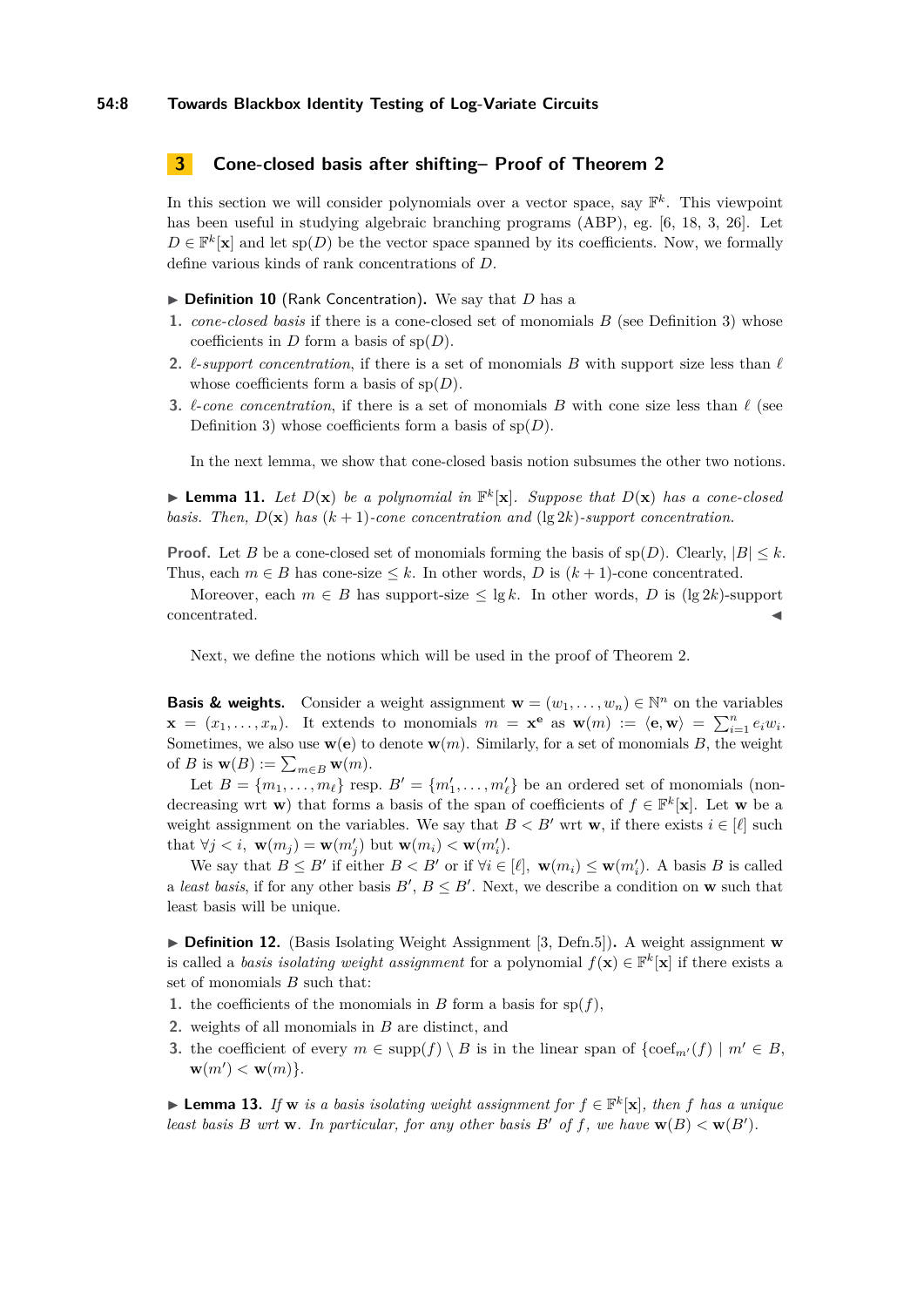<span id="page-8-0"></span>**Algorithm 1** Finding cone-closed set. **Input:** A subset *B* of the *n*-tuples *M*. **Output:** A cone-closed  $A \subseteq M$  with full rank  $T_{A,B}$ . function  $\text{FIND-CONE-CLOSED}(B, n)$ **if**  $n = 1$  **then**  $s \leftarrow |B|$ ; **return**  $\{0, \ldots, s-1\};$ **else** Let  $\pi_n$  be the map which projects the set of monomials *B* on the first *n*−1 variables; Let  $\ell$  be the maximum number of preimages under  $\pi_n$ ;  $∀i ∈ [ℓ], F_i$  collects those elements in Img( $π_n$ ) whose preimage size≥ *i*;  $A_0 \leftarrow \emptyset$ ; **for**  $i \leftarrow 1$  to  $\ell$  **do**  $S_i \leftarrow$  FIND-CONE-CLOSED $(F_i, n-1)$ ;  $A_i \leftarrow A_{i-1} \bigcup (S_i \times \{i-1\});$ **end for return** *A*; **end if end function**

For proof, see the full version linked on the first page. Next, we want to study the effect of shifting f by a basis isolating weight assignment. To do that we require an elaborate notation. As before  $f(\mathbf{x})$  is a *n*-variate and degree-*d* polynomial over  $\mathbb{F}^k$ . For a weight assignment **w**, by  $f(\mathbf{x} + t^{\mathbf{w}})$  we denote the polynomial  $f(x_1 + t^{w_1},..., x_n + t^{w_n})$ . For  $\mathbf{a} = (a_1,..., a_n)$ and  $\mathbf{b} = (b_1, \ldots, b_n)$  in  $\mathbb{N}^n$ ,  $\begin{pmatrix} \mathbf{a} \\ \mathbf{b} \end{pmatrix}$  denotes  $\prod_{i=1}^n \binom{a_i}{b_i}$ , where  $\binom{a_i}{b_i} = 1$  for  $b_i = 0$  and  $\binom{a_i}{b_i} = 0$ for  $a_i < b_i$ . Let  $M_{n,d} = {\mathbf{a} \in \mathbb{N}^n : |\mathbf{a}|_1 \le d}$  corresponds to the set of all *n*-variate *d*-degree monomials. For every  $\mathbf{a} \in M_{n,d}$ ,  $\text{coeff}_{\mathbf{x}^{\mathbf{a}}}(f(\mathbf{x} + t^{\mathbf{w}}))$  can be expanded using the binomial expansion, and we get:

<span id="page-8-2"></span>
$$
\sum_{\mathbf{b}\in M_{n,d}} \binom{\mathbf{b}}{\mathbf{a}} \cdot t^{\mathbf{w}(\mathbf{b})-\mathbf{w}(\mathbf{a})} \cdot \mathrm{coeff}_{\mathbf{x}^{\mathbf{b}}}(f(\mathbf{x})). \tag{2}
$$

<span id="page-8-1"></span>We express this data in matrix form as

$$
F' = D^{-1}TD \cdot F,\tag{3}
$$

where the matrices involved are,

- **1.** *F* and *F*': rows are indexed by the elements of  $M_{n,d}$  and columns are indexed by [k]. In *F* resp. *F*<sup> $\prime$ </sup> the **a**-th row is coef<sub>**x**<sup>a</sup></sub> (*f*(**x**)) resp. coef<sub>**x**<sup>a</sup></sub> (*f*(**x** + *t*<sup>**w**</sup>)).
- **2.** *D*: is a diagonal matrix with both the rows and columns indexed by  $M_{n,d}$ . For  $\mathbf{a} \in M_{n,d}$ .  $D_{\mathbf{a},\mathbf{a}} := t^{\mathbf{w}(\mathbf{x}^{\mathbf{a}})}$ .
- **3.** *T*: both the rows and columns are indexed by  $M_{n,d}$ . For  $\mathbf{a}, \mathbf{b} \in M_{n,d}$ ,  $T_{\mathbf{a},\mathbf{b}} := \begin{pmatrix} \mathbf{b} \\ \mathbf{a} \end{pmatrix}$ . It is known as *transfer matrix*.

We will prove the following combinatorial property of *T*: For any  $B \subseteq M_{n,d}$ , there is a *cone-closed*  $A \subseteq M_{n,d}$  such that the submatrix  $T_{A,B}$  has full rank. Our proof is an involved double-induction, so we describe the construction of *A* as Algorithm [1.](#page-8-0)

▶ **Lemma 14** (Comparison). Let *B* and *B*<sup>*b*</sup> be two nonempty subsets of *M* such that  $B \subseteq B'$ . Let  $A = \text{FIND-CONE-CLOSED}(B, n)$  and  $A' = \text{FIND-CONE-CLOSED}(B', n)$  in Algorithm [1.](#page-8-0) *Then*  $A \subseteq A'$ .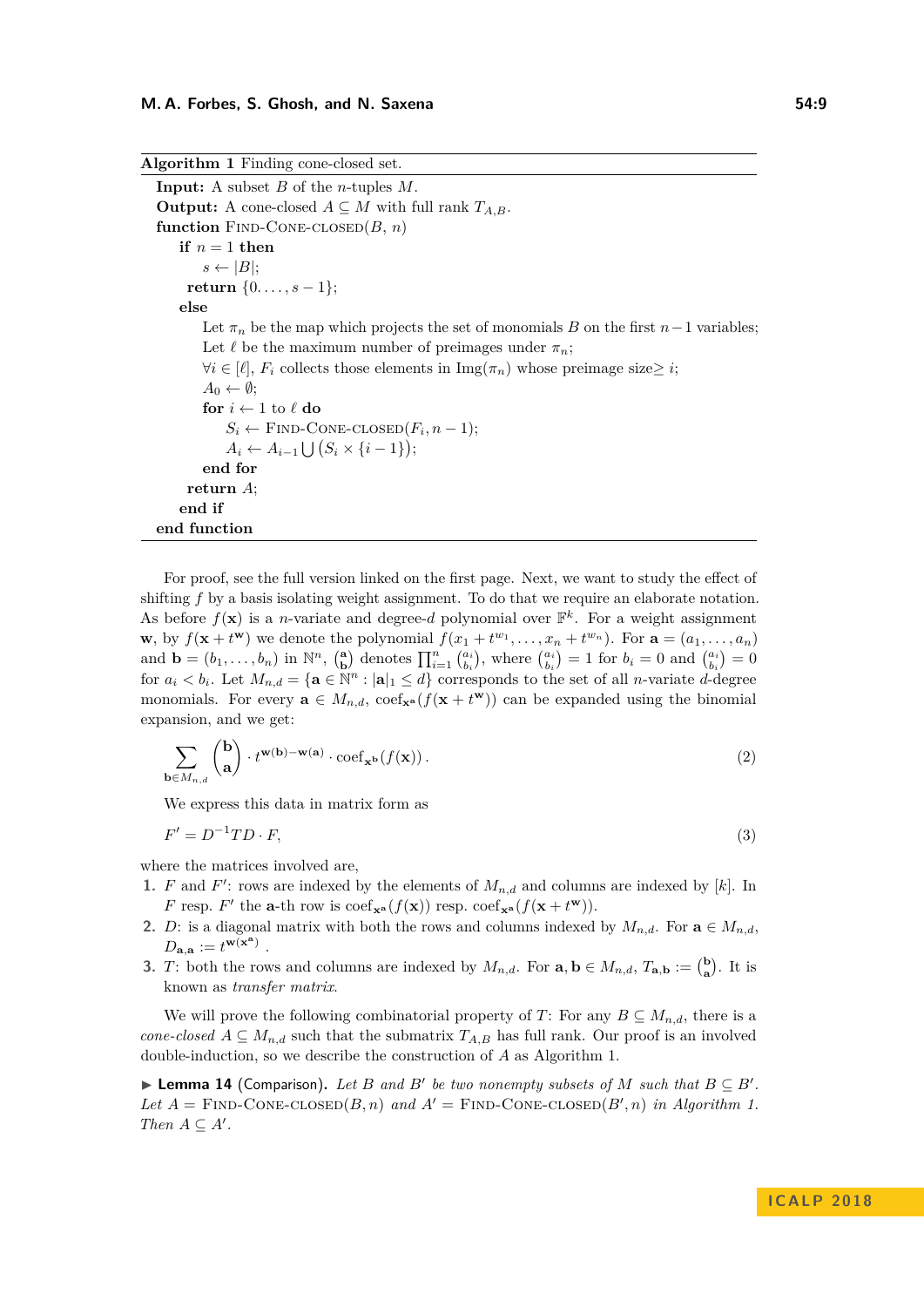#### **54:10 Towards Blackbox Identity Testing of Log-Variate Circuits**

<span id="page-9-3"></span> $\blacktriangleright$  **Lemma 15** (Closure). Let *B* be a nonempty subset of *M*. If  $A =$  FIND-CONE-CLOSED(*B, n*) *in Algorithm [1,](#page-8-0) then A is cone-closed. Moreover,*  $|A| = |B|$ *.* 

For proofs of the above two lemmas, see the full version linked on the first page. Next, we recall a fact that has been used for ROABP PIT.

<span id="page-9-1"></span>**Lemma 16.** [\[25,](#page-13-7) Claim 3.3] Let  $a_1, \ldots, a_n$  be distinct non-negative integers and char  $\mathbb{F} = 0$ or greater than the maximum of all  $a_i s$ . Let A be an  $n \times n$  matrix with,  $i, j \in [n]$ ,  $A_{i,j} := \binom{a_j}{i-1}$ . *Then, A is full rank.*

In the following lemma, we prove that the sub-matrix  $T_{A,B}$  has full rank, where  $B \subseteq M_{n,d}$ and *A* is the output of Algorithm [1](#page-8-0) on input *A*. It requires char  $\mathbb{F} = 0$  or greater than *d*.

<span id="page-9-0"></span> $\blacktriangleright$  **Lemma 17** (Full rank). *If*  $A =$  FIND-CONE-CLOSED( $B, n$ ), then  $T_{A,B}$  has full rank.

**Proof.** The proof will be by double-induction– outer induction on *n* and an inner induction on iteration *i* of the 'for' loop (Algorithm [1\)](#page-8-0).

*Base case:* For  $n = 1$ , the claim is true due to Lemma [16.](#page-9-1)

*Induction step*  $(n-1 \to n)$ : To show  $T_{A,B}$  full rank, we prove that for any vector  $\mathbf{b} \in \mathbb{F}^{|B|}$ : if  $T_{A,B} \cdot \mathbf{b} = 0$  then  $\mathbf{b} = 0$ . For this we show that the following invariant holds at the end of each iteration *i* of the 'for' loop (Algorithm [1\)](#page-8-0). Here, we assume the coordinates of **b** are indexed by the elements of *B* and for all  $f \in B$ ,  $b_f$  denotes the value of **b** at coordinate **f**.

*Invariant (n-variate*  $\mathcal{C}$  *<i>i*-th *iteration)*: For each  $f \in B$  such that the preimage size of  $\pi_n(\mathbf{f})$  is at most *i*, the product  $T_{A_i,B} \cdot \mathbf{b} = 0$  implies that  $\mathbf{b_f} = 0$ . Here,

At the end of iteration  $i = 1$ , we have the vector  $T_{A_1,B} \cdot \mathbf{b}$ . Recall that  $A_1 = S_1 \times \{0\}$ and  $F_1 = \pi_n(B)$ . So  $T_{A_1,B} \cdot \mathbf{b} = T_{S_1,F_1} \cdot \mathbf{c}$ , where  $\mathbf{c} \in \mathbb{F}^{|F_1|}$  and for  $\mathbf{e} \in F_1$ ,  $\mathbf{c}_{\mathbf{e}} :=$  $\sum_{(\mathbf{e},k)\in\pi_n^{-1}(\mathbf{e})} {k \choose 0} \mathbf{b}_{(\mathbf{e},k)}$ . Thus,  $T_{A_1,B} \cdot \mathbf{b} = 0$  implies  $T_{S_1,F_1} \cdot \mathbf{c} = 0$ . Since  $S_1 = \text{FIND-CONF-}$  $\text{CLOSED}(F_1, n-1)$ , using induction hypothesis, we get that **c** = 0. This means that for **e**  $\in$  *B* such that the preimage size of  $\pi_n(\mathbf{e})$  is at most 1, we have  $\mathbf{c}_\mathbf{e} = 0$ . This proves our invariant at the end of the iteration  $i = 1$ .

 $(i-1 \rightarrow i)$ : Suppose that at the end of  $(i-1)$ -th iteration, the invariant holds. We show that it also holds at the end of the *i*-th iteration. For each  $j \in [i]$ , let  $\mathbf{v}_j$  denote the projection of  $T_{A_i,B} \cdot \mathbf{b}$  on the coordinates indexed by  $S_j \times \{j-1\}$ . By focusing on the rows of *T*<sub>*A*<sup>*j*</sup>,*B*, we can see that  $\mathbf{v}_j = T_{S_j, F_1} \cdot \mathbf{c}_j$  where the vector  $\mathbf{c}_j \in \mathbb{F}^{|F_1|}$  is defined as, for  $\mathbf{e} \in F_1$ ,</sub>

<span id="page-9-2"></span>
$$
\mathbf{c}_{j_{\mathbf{e}}} := \sum_{(\mathbf{e},k) \in \pi_n^{-1}(\mathbf{e})} {k \choose j-1} \cdot \mathbf{b}_{(\mathbf{e},k)}.
$$
 (4)

Suppose that  $T_{A_i,B} \cdot \mathbf{b} = 0$ . Because of the invariant at  $i-1$ th round, for all  $\mathbf{f} \in B$  with preimage size of  $\pi_n(\mathbf{f})$  is less than *i*,  $\mathbf{b_f} = 0$ . So all we have to argue is that for every  $\mathbf{f} \in B$ such that the preimage size of  $\mathbf{e} := \pi_n(\mathbf{f})$  is *i*, the coordinate  $\mathbf{b_f} = 0$ .

To prove our goal, first we show that each  $\mathbf{c}_j$  is a zero vector. Since  $T_{A_i,B} \cdot \mathbf{b} = 0$ , its projection  $\mathbf{v}_j = T_{S_j, F_1} \cdot \mathbf{c}_j$  is zero too. By induction hypothesis (on  $i - 1$ ), for each  $\mathbf{e} \in F_1$ with preimage size  $\lt i$ , the coordinate  $\mathbf{c}_{j\mathbf{e}} = 0$ . Thus, the vector  $T_{S_j, F_1} \cdot \mathbf{c}_j = T_{S_j, F_j} \cdot \mathbf{c}'_j$ where the vector  $\mathbf{c}'_j \in \mathbb{F}^{|F_j|}$  is defined as, for  $\mathbf{e} \in F_j$ ,  $\mathbf{c}'_{j\mathbf{e}} := \mathbf{c}_{j\mathbf{e}}$ . Consequently,  $T_{S_j, F_j} \cdot \mathbf{c}'_j = 0$ , for  $j \in [i]$ . By induction hypothesis (on  $n-1$ ), we know that  $T_{S_j, F_j}$  is full rank. So  $c_j^j = 0$ , which tells us that  $\mathbf{c}_j = 0$ , for  $j \in [i]$ .

Fix an  $e \in F_1$ , with preimage size = *i*, and let the preimages be  $\{(e, k_1), \ldots, (e, k_i)\}\$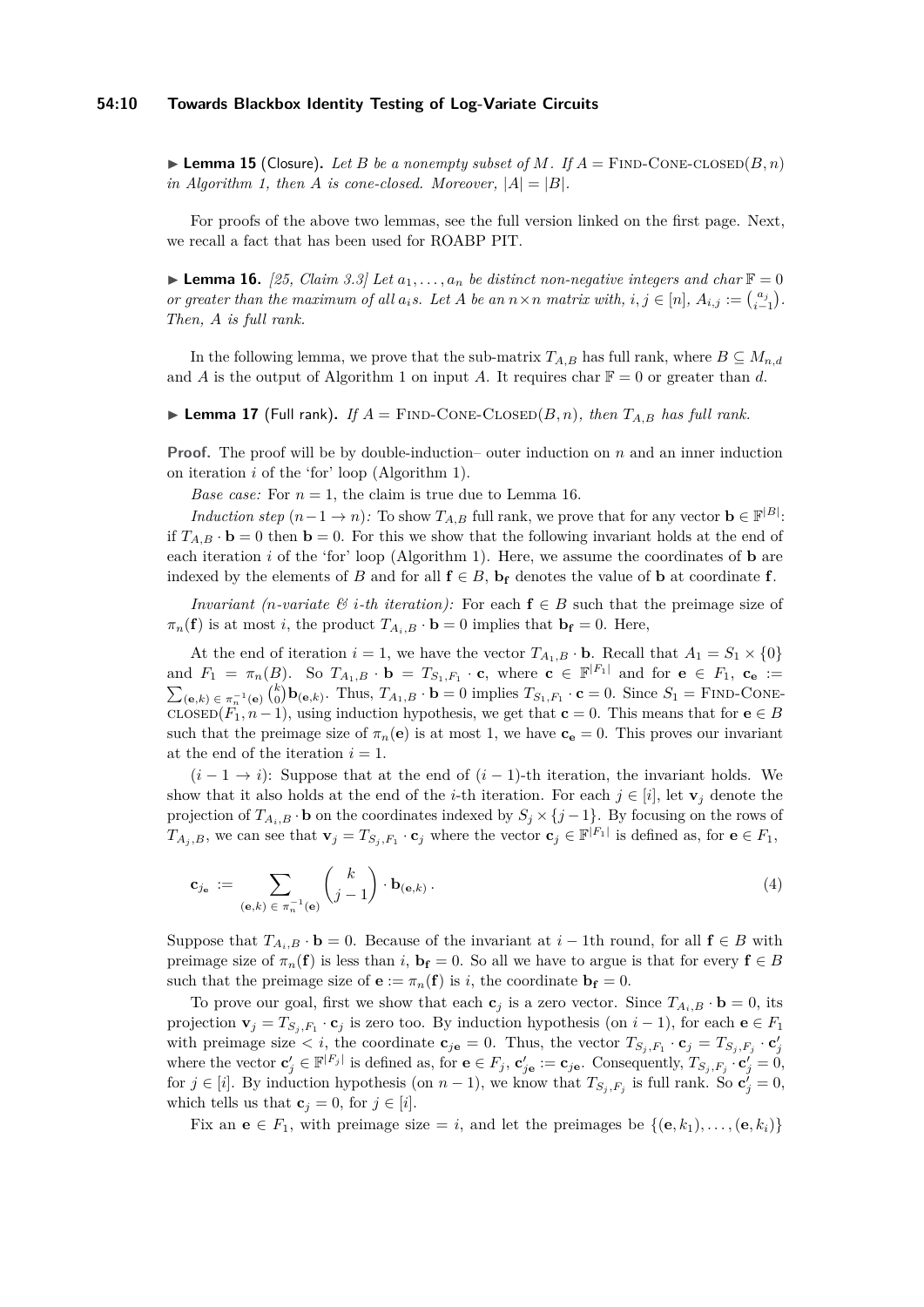#### **M. A. Forbes, S. Ghosh, and N. Saxena 54:11 54:11**

where  $k_i$ 's are distinct nonnegative integers. From Equation [4,](#page-9-2) we can write

$$
\left[\begin{array}{c} \mathbf{c}_{1\mathbf{e}} \\ \mathbf{c}_{2\mathbf{e}} \\ \vdots \\ \mathbf{c}_{i\mathbf{e}} \end{array}\right] = \left[\begin{array}{cccc} {k_1 \choose 0} & {k_2 \choose 0} & \cdots & {k_i \choose 0} \\ {k_1 \choose 1} & {k_2 \choose 1} & \cdots & {k_i \choose 1} \\ \vdots & \vdots & \cdots & \vdots \\ {k_1 \choose i-1} & {k_2 \choose i-1} & \cdots & {k_i \choose i-1} \end{array}\right] \cdot \left[\begin{array}{c} \mathbf{b}_{(\mathbf{e},k_1)} \\ \mathbf{b}_{(\mathbf{e},k_2)} \\ \vdots \\ \mathbf{b}_{(\mathbf{e},k_i)} \end{array}\right].
$$

Since for each  $j \in [i]$ ,  $\mathbf{c}_j$  is a zero vector, from the above equation we get

$$
\begin{bmatrix}\n0 \\
0 \\
\vdots \\
0\n\end{bmatrix} = \begin{bmatrix}\n\binom{k_1}{0} & \binom{k_2}{0} & \cdots & \binom{k_i}{0} \\
\binom{k_1}{1} & \binom{k_2}{1} & \cdots & \binom{k_i}{1} \\
\vdots & \vdots & \ddots & \vdots \\
\binom{k_1}{i-1} & \binom{k_2}{i-1} & \cdots & \binom{k_i}{i-1}\n\end{bmatrix} \cdot \begin{bmatrix}\n\mathbf{b}_{(\mathbf{e},k_1)} \\
\mathbf{b}_{(\mathbf{e},k_2)} \\
\vdots \\
\mathbf{b}_{(\mathbf{e},k_i)}\n\end{bmatrix}
$$

Now invoking Lemma [16,](#page-9-1) we get  $\mathbf{b}_{(\mathbf{e},k_i)} = 0$  for all  $j \in [i]$ . In other words, for any  $\mathbf{f} \in B$ such that the preimage size of  $\pi_n(\mathbf{f})$  is *i*, the coordinate  $\mathbf{b_f} = 0$ .

*.*

 $(i = \ell)$ : Since  $A = A_{\ell}$ , the output of FIND-CONE-CLOSED $(B, n)$ , using our invariant at the end of  $\ell$ -th iteration we deduce that  $T_{A,B} \cdot \mathbf{b} = 0$  implies  $\mathbf{b} = 0$ . Thus,  $T_{A,B}$  has full  $rank.$ 

Now we are ready to prove our main theorem using the transfer matrix equation.

**Proof of Theorem [2.](#page-3-0)** As we mentioned in Equation [2,](#page-8-2) the shifted polynomial  $f(\mathbf{x} + t^{\mathbf{w}})$ yields a matrix equation  $F' = D^{-1}TD \cdot F$ . Let  $k'$  be the rank of *F*. We consider the following two cases.

*Case 1*  $(k' < k)$ : We reduce this case to the other one where  $k' = k$ . Let *S* be a subset of *k*<sup> $\prime$ </sup> columns such that  $F_{M,S}$  has rank *k*<sup> $\prime$ </sup>. The matrix  $F_{M,S}$  denotes the polynomial  $f_S(\mathbf{x}) \in \mathbb{F}[\mathbf{x}]^{k'}$ , where  $f_S(\mathbf{x})$  is the projection of the 'vector'  $f(\mathbf{x})$  on the coordinates indexed by *S*. So, any linear dependence relation among the coefficients of  $f(\mathbf{x})$  is also valid for  $f_S(\mathbf{x})$ . So **w** is also a basis isolating weight assignment for  $f_S(\mathbf{x})$ . Now from our Case 2, we can claim that  $f_S(\mathbf{x} + t^{\mathbf{w}})$  has a cone-closed basis *A*. Thus, coefficients of the monomials, corresponding to *A*, in  $f(\mathbf{x})$  form a basis of sp(*f*). This implies that  $f(\mathbf{x} + t^{\mathbf{w}})$  has a cone-closed basis *A*.

*Case 2* ( $k' = k$ ): Let *B* be the least basis of  $f(\mathbf{x})$  wrt **w** and  $A = \text{FIND-CONF-}$  $\text{closen}(B, n)$ . We prove that the coefficients of monomials in *A* form a basis of the coefficient space of  $f(\mathbf{x} + t^{\mathbf{w}})$ . To prove this, we show that  $\det(F'_{A,[k]}) \neq 0$ . Define  $T' := TDF$  so that  $F' = D^{-1}T'$ . Using Cauchy-Binet formula [\[57\]](#page-15-2), we get that

$$
\det(F'_{A,[k]}) \, = \, \sum_{C \in \binom{M}{k}} \det(D_{A,C}^{-1}) \cdot \det(T'_{C,[k]}) \, .
$$

Since for all  $C \in \binom{M}{k} \setminus \{A\}$ , the matrix  $D_{A,C}^{-1}$  is singular, we have  $\det(F'_{A,[k]}) = \det(D_{A,A}^{-1})$ .  $\det(T'_{A,[k]})$ . Again applying Cauchy-Binet formula for  $\det(T'_{A,[k]})$ , we get

$$
\det(F'_{A,[k]}) \,=\, \det(D^{-1}_{A,A}) \cdot \sum_{C \in {M \choose k}} t^{\mathbf{w}(C)} \det(T_{A,C}) \cdot \det(F_{C,[k]}) \,.
$$

From Lemma [13,](#page-7-3) we have that for all basis  $C \in \binom{M}{k} \setminus \{B\}$ ,  $\mathbf{w}(C) > \mathbf{w}(B)$ . The matrix  $T_{A,B}$  is nonsingular by Lemma [17,](#page-9-0) and the other one  $F_{B,[k]}$  is nonsingular since *B* is a basis. Hence, the sum is a nonzero polynomial in *t*. In particular,  $\det(F'_{A,[k]}) \neq 0$ , which ensures that the coefficients of the monomials corresponding to *A* form a basis of  $\operatorname{sp}_{\mathbb{F}(t)}(f(\mathbf{x} + t^{\mathbf{w}}))$ . Since Lemma [15](#page-9-3) says that *A* is also cone-closed, we get that  $f(\mathbf{x} + t^{\mathbf{w}})$  has a cone-closed  $\blacksquare$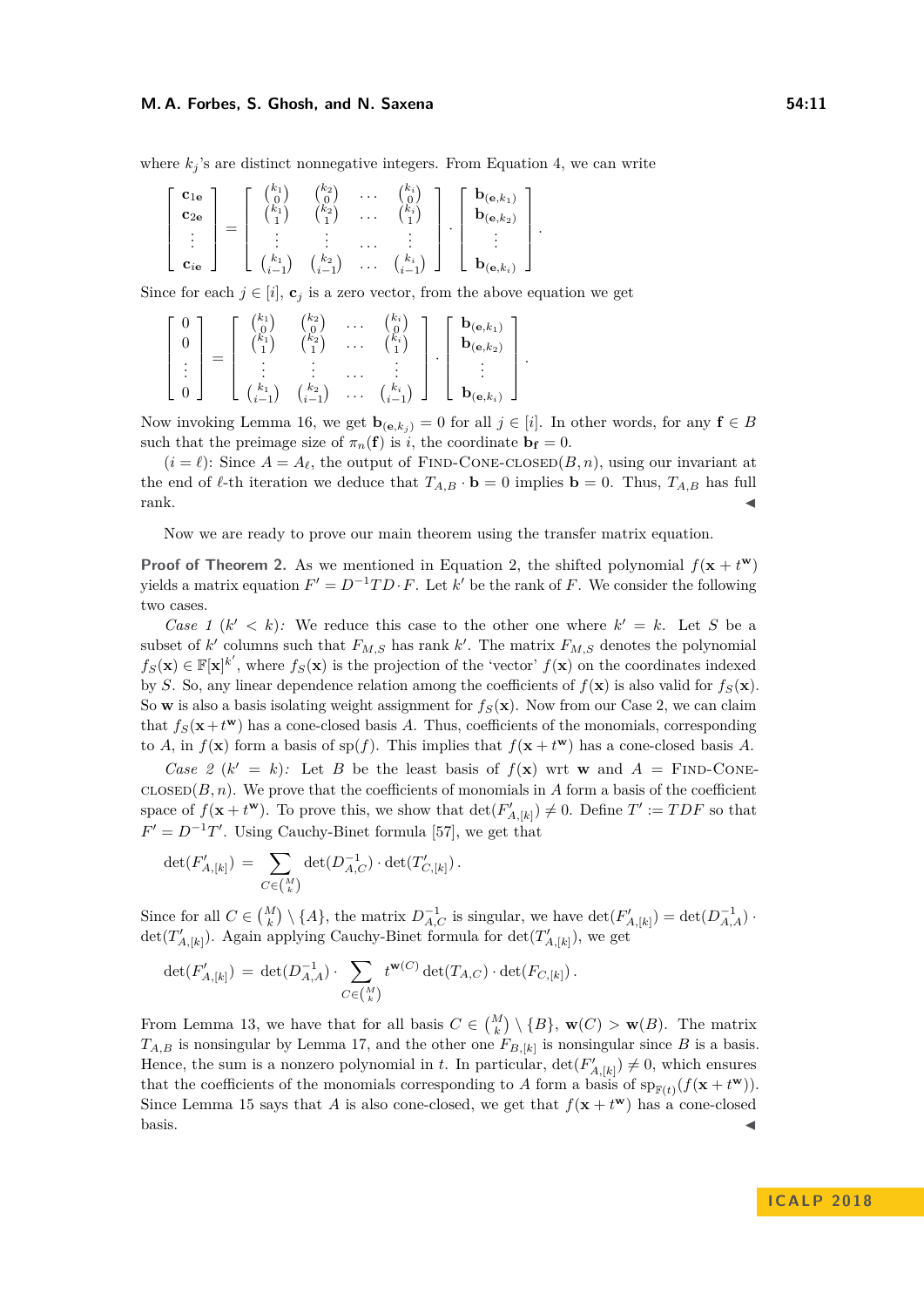#### **54:12 Towards Blackbox Identity Testing of Log-Variate Circuits**

## **3.1 Models with a cone-closed basis**

We give a simple proof showing that a typical diagonal depth-3 circuit is already cone-closed. Consider the polynomial  $D(\mathbf{x}) = (1 + \mathbf{a}_1 x_1 + \dots + \mathbf{a}_n x_n)^d$  in  $\mathbb{F}^k[\mathbf{x}]$ , where  $\mathbb{F}^k$  is seen as an F-algebra with coordinate-wise multiplication.

#### <span id="page-11-0"></span> $\blacktriangleright$  **Lemma 18.**  $D(x)$  *has a cone-closed basis.*

**Proof.** Consider the *n*-tuple  $L := (\mathbf{a}_1, \ldots, \mathbf{a}_n)$ . Then for every monomial  $\mathbf{x}^e$ , the coefficient of  $\mathbf{x}^e$  in *D* is  $L^e := \prod_{i=1}^n \mathbf{a}_i^{e_i}$ , with some nonzero scalar factor (note: here we seem to need char(F) zero or large). We ignore this constant factor, since it does not affect linear dependence relations. Consider *deg-lex* monomial ordering, i.e. first order the monomials by lower to higher total degree, then within each degree arrange them according to a lexicographic order. Now we prove that the 'least basis' of  $D(\mathbf{x})$  with respect to this monomial ordering is cone-closed.

We incrementally devise a monomial set *B* as follows: Arrange all the monomials in ascending order. Starting from least monomial, put a monomial in *B* if its coefficient cannot be written as a linear combination of its previous (thus, smaller) monomials. From construction, the coefficients of monomials in *B* form the least basis for the coefficient space of  $D(\mathbf{x})$ . Now we show that *B* is cone-closed. We prove it by contradiction.

Let  $\mathbf{x}^{\mathbf{f}} \in B$  and let  $\mathbf{x}^{\mathbf{e}}$  be its submonomial that is not in *B*. Then we can write

*.*

$$
L^{\mathbf{e}} \,=\, \sum_{\mathbf{x}^{\mathbf{b}} \prec \mathbf{x}^{\mathbf{e}}} c_{\mathbf{b}} L^{\mathbf{b}} \ \ \text{with} \ c_{\mathbf{b}}\text{'s in } \mathbb{F} \,.
$$

Multiplying by *L* **<sup>f</sup>**−**<sup>e</sup>** on both sides, we get

$$
L^{\mathbf{f}} = \sum_{\mathbf{x}^{\mathbf{b}} \prec \mathbf{x}^{\mathbf{e}}} c_{\mathbf{b}} L^{\mathbf{b} + \mathbf{f} - \mathbf{e}} = \sum_{\mathbf{x}^{\mathbf{b}'} \prec \mathbf{x}^{\mathbf{f}}} c_{\mathbf{b}'}' L^{\mathbf{b}'}
$$

Note that  $\mathbf{x}^{b'} \prec \mathbf{x}^f$  holds true by the way a monomial ordering is defined. This equation contradicts the fact that  $\mathbf{x}^f \in B$ , and completes the proof.

## **4 Conclusion**

Since it is known that one could focus solely on the PIT of VP circuits that depend only on the first  $o(\log s)$  variables, we initiate a study of properties that are useful in that regime. These properties are– low-cone concentration and cone-closed basis. Their usefulness is proved in our monomial counting and coefficient extraction results. Using these concepts we solve an interesting special case of diagonal depth-3 circuits.

An open question is to make our approach work for field characteristic smaller than the degree. Another interesting problem is to employ the cone-closed basis properties of the  $\Sigma \wedge \Sigma^n$  model to devise a poly-time blackbox PIT for general *n*.

In our second result, we proved that after shifting the variables by a basis isolating weight assignment, a polynomial has a cone-closed basis. Basis isolating weight assignment is much weaker than the one induced by lexicographic monomial ordering (or the Kronecker map). An interesting open question is to *efficiently* design a weight assignment (or, in general, polynomial map) that ensures a cone closed basis. Till now, no known blackbox PIT algorithm for ROABPs gives a polynomial time blackbox PIT algorithm for log (or sub-log) variate ROABPs. So, achieving cone-closed basis or low-cone concentration property (in polynomial time) for log (or sub-log) variate ROABPs is also interesting; then, the counting & extraction techniques developed in our first result will give a polynomial time blackbox PIT. This will solve some open problems posed in [\[2,](#page-12-2) Sec.6].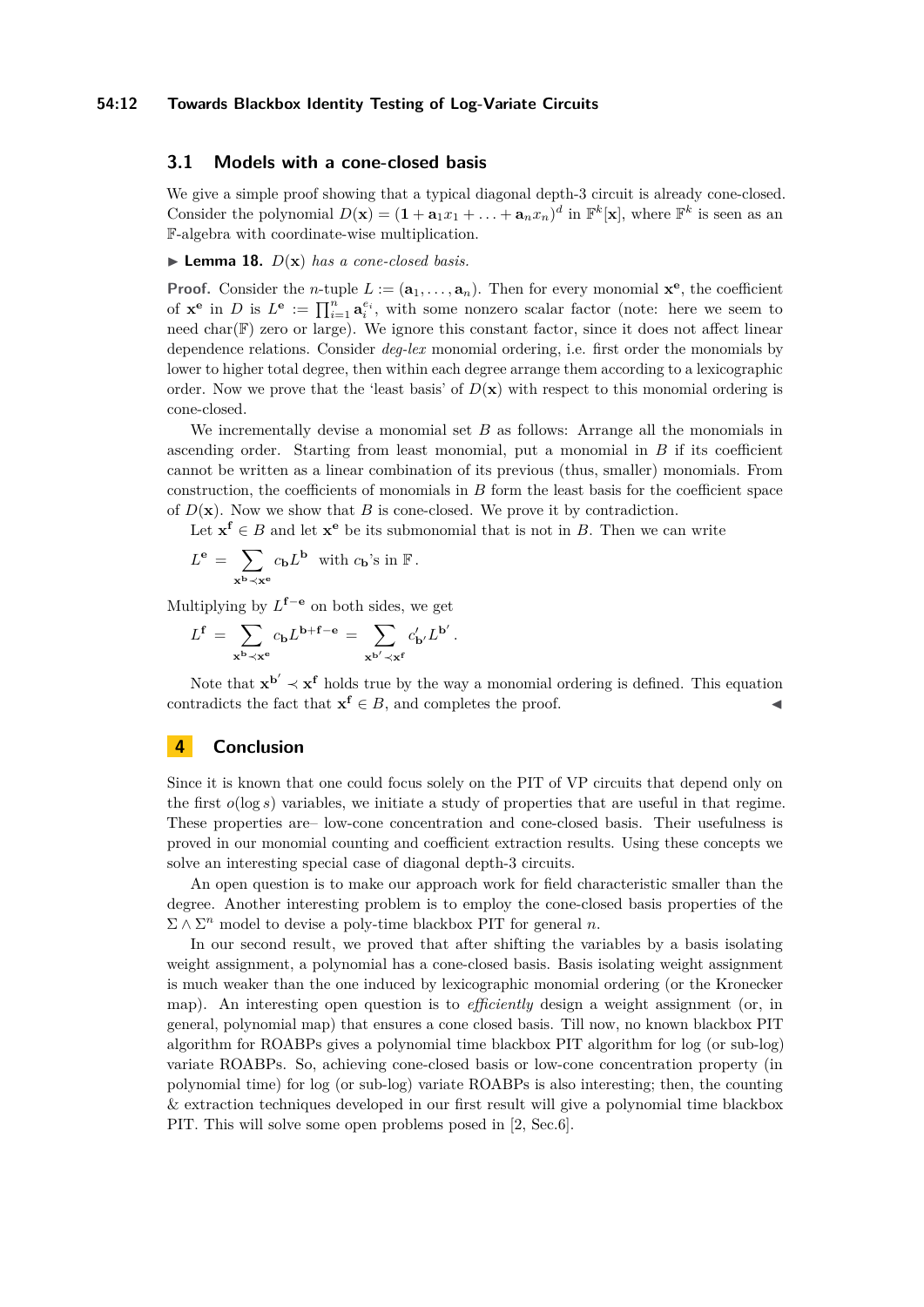#### **References**

- <span id="page-12-1"></span>**1** Manindra Agrawal. Proving lower bounds via pseudo-random generators. In *FSTTCS 2005: Foundations of Software Technology and Theoretical Computer Science, 25th International Conference, Hyderabad, India, December 15-18, 2005, Proceedings*, pages 92–105, 2005.
- <span id="page-12-2"></span>**2** Manindra Agrawal, Sumanta Ghosh, and Nitin Saxena. Bootstrapping variables in algebraic circuits. Technical report, https://www.cse.iitk.ac.in/users/nitin/research.html, 2017. (To appear in 50th ACM Symposium on Theory of Computing (STOC), 2018).
- <span id="page-12-13"></span>**3** Manindra Agrawal, Rohit Gurjar, Arpita Korwar, and Nitin Saxena. Hitting-sets for RO-ABP and sum of set-multilinear circuits. *SIAM Journal on Computing*, 44(3):669–697, 2015.
- <span id="page-12-3"></span>**4** Manindra Agrawal, Neeraj Kayal, and Nitin Saxena. PRIMES is in P. *Annals of mathematics*, pages 781–793, 2004.
- <span id="page-12-7"></span>**5** Manindra Agrawal, Chandan Saha, Ramprasad Saptharishi, and Nitin Saxena. Jacobian hits circuits: hitting-sets, lower bounds for depth-d occur-k formulas & depth-3 transcendence degree-k circuits. In *STOC*, pages 599–614, 2012.
- <span id="page-12-11"></span>**6** Manindra Agrawal, Chandan Saha, and Nitin Saxena. Quasi-polynomial hitting-set for set-depth-∆ formulas. In *Symposium on Theory of Computing Conference, STOC'13, Palo Alto, CA, USA, June 1-4, 2013*, pages 321–330, 2013.
- <span id="page-12-8"></span>**7** M. Beecken, J. Mittmann, and N. Saxena. Algebraic Independence and Blackbox Identity Testing. *Inf. Comput.*, 222:2–19, 2013. (Conference version in ICALP 2011).
- <span id="page-12-6"></span>**8** Michael Ben-Or and Prasoon Tiwari. A deterministic algorithm for sparse multivariate polynomial interpolation. In *Proceedings of the Twentieth Annual ACM Symposium on Theory of Computing*, STOC '88, pages 301–309, 1988.
- <span id="page-12-18"></span>**9** Xi Chen, Neeraj Kayal, and Avi Wigderson. Partial derivatives in arithmetic complexity and beyond. *Foundations and Trends in Theoretical Computer Science*, 6(1-2):1–138, 2011.
- <span id="page-12-0"></span>**10** Richard A. Demillo and Richard J. Lipton. A probabilistic remark on algebraic program testing. *Information Processing Letters*, 7(4):193–195, 1978.
- <span id="page-12-4"></span>**11** Zeev Dvir, Rafael Mendes de Oliveira, and Amir Shpilka. Testing Equivalence of Polynomials under Shifts. In *Proceedings of the 41st International Colloquium on Automata, Languages, and Programming, Part I*, volume 8572 of *Lecture Notes in Computer Science*, pages 417–428. Springer International Publishing, 2014. [doi:10.1007/978-3-662-43948-7\\_35](http://dx.doi.org/10.1007/978-3-662-43948-7_35).
- <span id="page-12-14"></span>**12** Stephen A. Fenner, Rohit Gurjar, and Thomas Thierauf. Bipartite perfect matching is in quasi-NC. In *Proceedings of the 48th Annual ACM SIGACT Symposium on Theory of Computing, STOC 2016, Cambridge, MA, USA, June 18-21, 2016*, pages 754–763, 2016.
- <span id="page-12-5"></span>**13** Stephen A. Fenner, Rohit Gurjar, and Thomas Thierauf. Guest column: Parallel algorithms for perfect matching. *SIGACT News*, 48(1):102–109, 2017.
- <span id="page-12-16"></span>**14** Michael A. Forbes. *Polynomial Identity Testing of Read-Once Oblivious Algebraic Branching Programs*. PhD thesis, Massachusetts Institute of Technology, 2014.
- <span id="page-12-9"></span>**15** Michael A Forbes. Deterministic divisibility testing via shifted partial derivatives. In *Foundations of Computer Science (FOCS), 2015 IEEE 56th Annual Symposium on*, pages 451–465. IEEE, 2015.
- <span id="page-12-15"></span>**16** Michael A. Forbes, Ankit Gupta, and Amir Shpilka. private communication, 2013.
- <span id="page-12-17"></span>**17** Michael A. Forbes, Ramprasad Saptharishi, and Amir Shpilka. Pseudorandomness for multilinear read-once algebraic branching programs, in any order. *Electronic Colloquium on Computational Complexity (ECCC)*, 20:132, 2013.
- <span id="page-12-12"></span>**18** Michael A. Forbes, Ramprasad Saptharishi, and Amir Shpilka. Hitting sets for multilinear read-once algebraic branching programs, in any order. In *Symposium on Theory of Computing (STOC), New York, NY, USA, May 31 - June 03, 2014*, pages 867–875, 2014.
- <span id="page-12-10"></span>**19** Michael A. Forbes and Amir Shpilka. On identity testing of tensors, low-rank recovery and compressed sensing. In *STOC*, pages 163–172, 2012.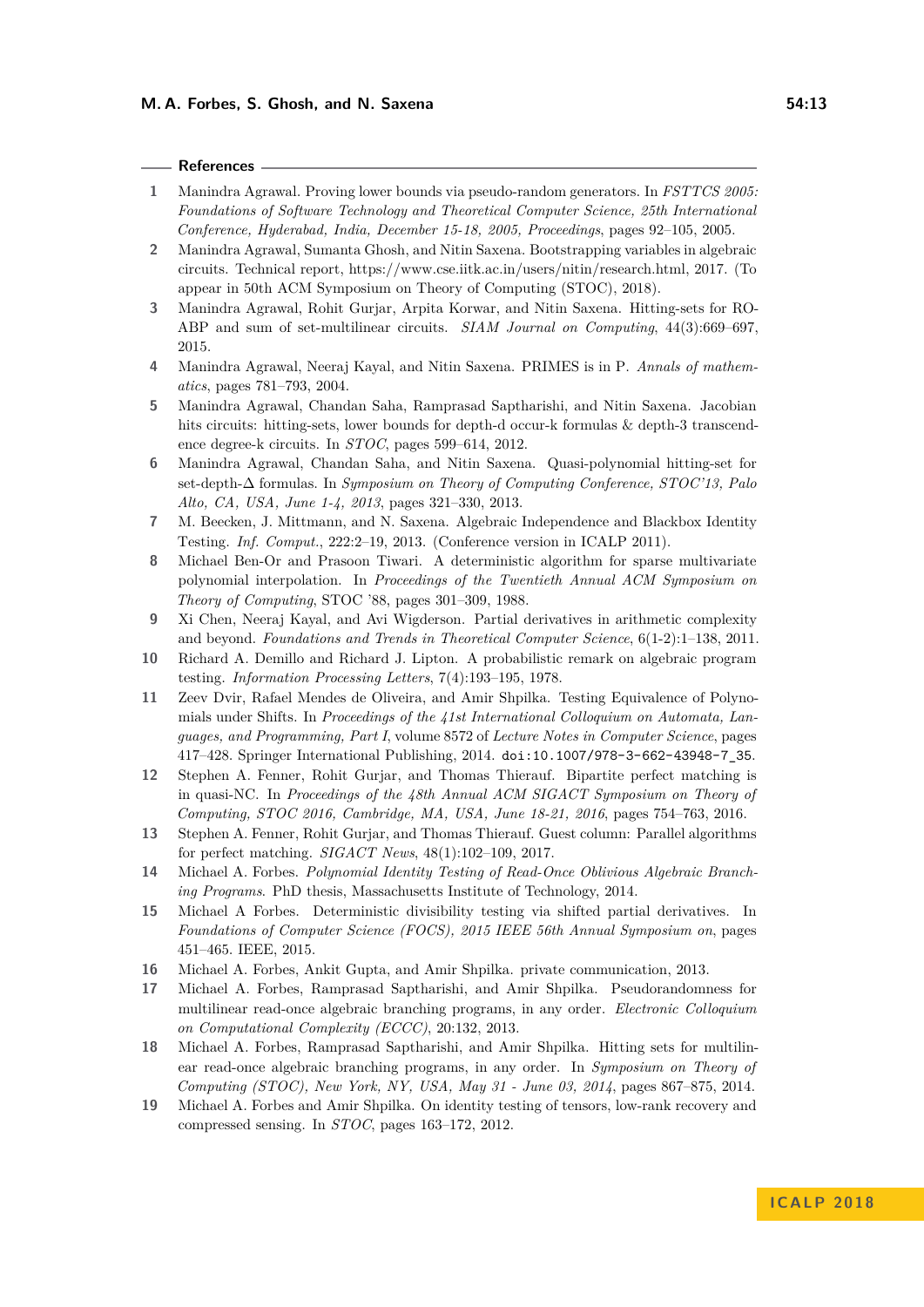#### **54:14 Towards Blackbox Identity Testing of Log-Variate Circuits**

- <span id="page-13-16"></span>**20** Michael A Forbes and Amir Shpilka. Explicit noether normalization for simultaneous conjugation via polynomial identity testing. In *Approximation, Randomization, and Combinatorial Optimization. Algorithms and Techniques*, pages 527–542. Springer, 2013.
- <span id="page-13-13"></span>**21** Ignacio García-Marco, Pascal Koiran, Timothée Pecatte, and Stéphan Thomassé. On the complexity of partial derivatives. In *34th Symposium on Theoretical Aspects of Computer Science, STACS 2017, March 8-11, 2017, Hannover, Germany*, pages 37:1–37:13, 2017.
- <span id="page-13-9"></span>**22** Ankit Garg, Leonid Gurvits, Rafael Oliveira, and Avi Wigderson. A deterministic polynomial time algorithm for non-commutative rational identity testing. In *IEEE 57th Annual Symposium on Foundations of Computer Science, FOCS 2016, 9-11 October 2016*, pages 109–117, 2016.
- <span id="page-13-12"></span>**23** Ankit Gupta, Pritish Kamath, Neeraj Kayal, and Ramprasad Saptharishi. Arithmetic circuits: A chasm at depth three. In *54th Annual IEEE Symposium on Foundations of Computer Science, FOCS 2013, 26-29 October, 2013, Berkeley, CA, USA*, pages 578–587, 2013.
- <span id="page-13-11"></span>**24** Ankit Gupta, Pritish Kamath, Neeraj Kayal, and Ramprasad Saptharishi. Arithmetic circuits: A chasm at depth 3. *SIAM Journal on Computing*, 45(3):1064–1079, 2016.
- <span id="page-13-7"></span>**25** Rohit Gurjar, Arpita Korwar, and Nitin Saxena. Identity testing for constant-width, and any-order, read-once oblivious arithmetic branching programs. *Theory of Computing*, 13(2):1–21, 2017. (Preliminary version in CCC'16).
- <span id="page-13-6"></span>**26** Rohit Gurjar, Arpita Korwar, Nitin Saxena, and Thomas Thierauf. Deterministic identity testing for sum of read-once oblivious arithmetic branching programs. *Computational Complexity*, pages 1–46, 2016. (Conference version in CCC 2015).
- <span id="page-13-8"></span>**27** Rohit Gurjar and Thomas Thierauf. Linear matroid intersection is in quasi-nc. In *Proceedings of the 49th Annual ACM SIGACT Symposium on Theory of Computing, STOC 2017, Montreal, QC, Canada, June 19-23, 2017*, pages 821–830, 2017.
- <span id="page-13-14"></span>**28** Rohit Gurjar, Thomas Thierauf, and Nisheeth K. Vishnoi. Isolating a vertex via lattices: Polytopes with totally unimodular faces. *CoRR*, abs/1708.02222, 2017.
- <span id="page-13-0"></span>**29** Joos Heintz and Claus-Peter Schnorr. Testing polynomials which are easy to compute (extended abstract). In *Proceedings of the 12th Annual ACM Symposium on Theory of Computing, April 28-30, 1980, Los Angeles, California, USA*, pages 262–272, 1980.
- <span id="page-13-15"></span>**30** Stasys Jukna. *Extremal Combinatorics: With Applications in Computer Science*. Springer Publishing Company, Incorporated, 1st edition, 2010.
- <span id="page-13-1"></span>**31** Valentine Kabanets and Russell Impagliazzo. Derandomizing polynomial identity tests means proving circuit lower bounds. In *Proceedings of the Thirty-fifth Annual ACM Symposium on Theory of Computing*, STOC '03, pages 355–364, 2003.
- <span id="page-13-10"></span>**32** Neeraj Kayal. Algorithms for arithmetic circuits. *Electronic Colloquium on Computational Complexity (ECCC)*, 17:73, 2010.
- <span id="page-13-4"></span>**33** Neeraj Kayal and Nitin Saxena. Polynomial identity testing for depth 3 circuits. *Computational Complexity*, 16(2):115–138, 2007.
- <span id="page-13-3"></span>**34** Adam R. Klivans and Daniel A. Spielman. Randomness efficient identity testing of multivariate polynomials. In *Proceedings on 33rd Annual ACM Symposium on Theory of Computing, July 6-8, 2001, Heraklion, Crete, Greece*, pages 216–223, 2001.
- <span id="page-13-2"></span>**35** Swastik Kopparty, Shubhangi Saraf, and Amir Shpilka. Equivalence of polynomial identity testing and deterministic multivariate polynomial factorization. In *IEEE 29th Conference on Computational Complexity, CCC 2014, Vancouver, BC, Canada, June 11-13, 2014*, pages 169–180, 2014.
- <span id="page-13-5"></span>**36** Mrinal Kumar and Shubhangi Saraf. Arithmetic circuits with locally low algebraic rank. In *31st Conference on Computational Complexity, CCC 2016, May 29 to June 1, 2016, Tokyo, Japan*, pages 34:1–34:27, 2016.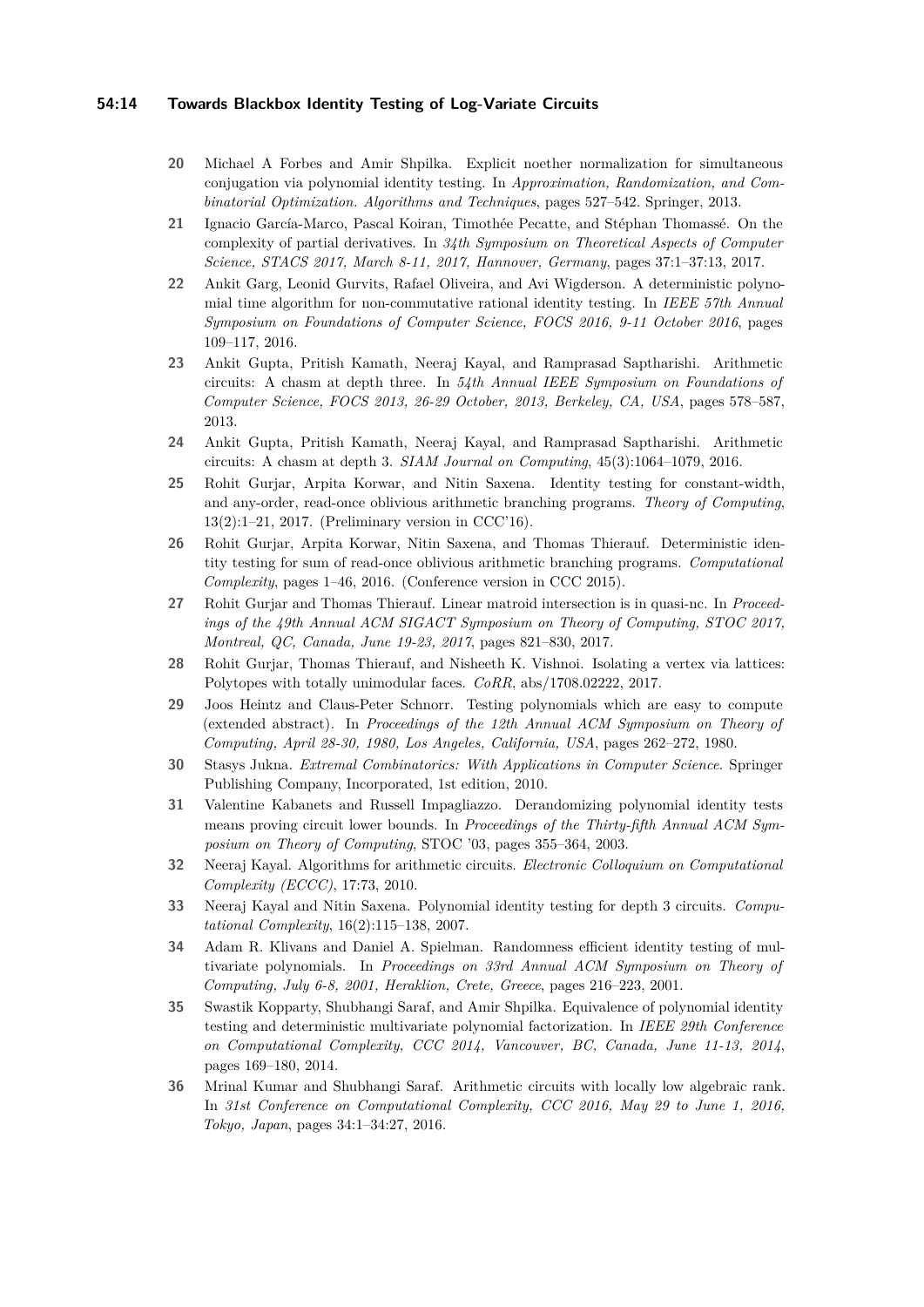#### **M. A. Forbes, S. Ghosh, and N. Saxena 54:15**

- <span id="page-14-11"></span>**37** Mrinal Kumar and Shubhangi Saraf. Sums of products of polynomials in few variables: Lower bounds and polynomial identity testing. In *31st Conference on Computational Complexity, CCC 2016, May 29 to June 1, 2016, Tokyo, Japan*, pages 35:1–35:29, 2016.
- <span id="page-14-13"></span>**38** Guillaume Lagarde, Guillaume Malod, and Sylvain Perifel. Non-commutative computations: lower bounds and polynomial identity testing. *Electronic Colloquium on Computational Complexity (ECCC)*, 23:94, 2016.
- <span id="page-14-7"></span>**39** Richard J. Lipton and Nisheeth K. Vishnoi. Deterministic identity testing for multivariate polynomials. In *Proceedings of the Fourteenth Annual ACM-SIAM Symposium on Discrete Algorithms, January 12-14, 2003, Baltimore, Maryland, USA.*, pages 756–760, 2003.
- <span id="page-14-17"></span>**40** Ketan Mulmuley. Geometric complexity theory V: Efficient algorithms for Noether normalization. *Journal of the American Mathematical Society*, 30(1):225–309, 2017.
- <span id="page-14-1"></span>**41** Ketan Mulmuley, Umesh V. Vazirani, and Vijay V. Vazirani. Matching is as easy as matrix inversion. In *Proceedings of the Nineteenth Annual ACM Symposium on Theory of Computing*, STOC '87, pages 345–354, 1987.
- <span id="page-14-6"></span>**42** Ketan D Mulmuley. The GCT program toward the P vs. NP problem. *Communications of the ACM*, 55(6):98–107, 2012.
- <span id="page-14-16"></span>**43** Ketan D. Mulmuley. Geometric complexity theory V: Equivalence between blackbox derandomization of polynomial identity testing and derandomization of Noether's normalization lemma. In *FOCS*, pages 629–638, 2012.
- <span id="page-14-14"></span>**44** Noam Nisan and Avi Wigderson. Lower bounds for arithmetic circuits via partial derivatives (preliminary version). In *36th Annual Symposium on Foundations of Computer Science, Milwaukee, Wisconsin, 23-25 October 1995*, pages 16–25, 1995.
- <span id="page-14-12"></span>**45** Anurag Pandey, Nitin Saxena, and Amit Sinhababu. Algebraic independence over positive characteristic: New criterion and applications to locally low algebraic rank circuits. In *41st International Symposium on Mathematical Foundations of Computer Science, MFCS 2016, August 22-26, 2016 - Kraków, Poland*, pages 74:1–74:15, 2016. (In print, Computational Complexity, 2018).
- <span id="page-14-10"></span>**46** Chandan Saha, Ramprasad Saptharishi, and Nitin Saxena. A case of depth-3 identity testing, sparse factorization and duality. *Computational Complexity*, 22(1):39–69, 2013.
- <span id="page-14-18"></span>**47** Ramprasad Saptharishi. personal communication, 2013.
- <span id="page-14-15"></span>**48** Ramprasad Saptharishi. *Unified Approaches to Polynomial Identity Testing and Lower Bounds*. PhD thesis, Chennai Mathematical Institute, 2013.
- <span id="page-14-19"></span>**49** Ramprasad Saptharishi. A survey of lower bounds in arithmetic circuit complexity. Technical report, https://github.com/dasarpmar/lowerbounds-survey/, 2016.
- <span id="page-14-8"></span>**50** Nitin Saxena. Diagonal circuit identity testing and lower bounds. In *ICALP*, volume 5125 of *Lecture Notes in Computer Science*, pages 60–71. Springer, 2008.
- <span id="page-14-2"></span>**51** Nitin Saxena. Progress on polynomial identity testing. *Bulletin of the EATCS*, 99:49–79, 2009.
- <span id="page-14-3"></span>**52** Nitin Saxena. Progress on polynomial identity testing- II. In *Perspectives in Computational Complexity*, volume 26 of *Progress in Computer Science and Applied Logic*, pages 131–146. Springer International Publishing, 2014.
- <span id="page-14-9"></span>**53** Nitin Saxena and C. Seshadhri. Blackbox identity testing for bounded top-fanin depth-3 circuits: The field doesn't matter. *SIAM Journal on Computing*, 41(5):1285–1298, 2012.
- <span id="page-14-0"></span>**54** J. T. Schwartz. Fast probabilistic algorithms for verification of polynomial identities. *J. ACM*, 27(4):701–717, 1980.
- <span id="page-14-4"></span>**55** Amir Shpilka and Amir Yehudayoff. Arithmetic circuits: A survey of recent results and open questions. *Foundations and Trends in Theoretical Computer Science*, 5(3-4):207–388, 2010.
- <span id="page-14-5"></span>**56** Avi Wigderson. Low-depth arithmetic circuits: technical perspective. *Communications of the ACM*, 60(6):91–92, 2017.